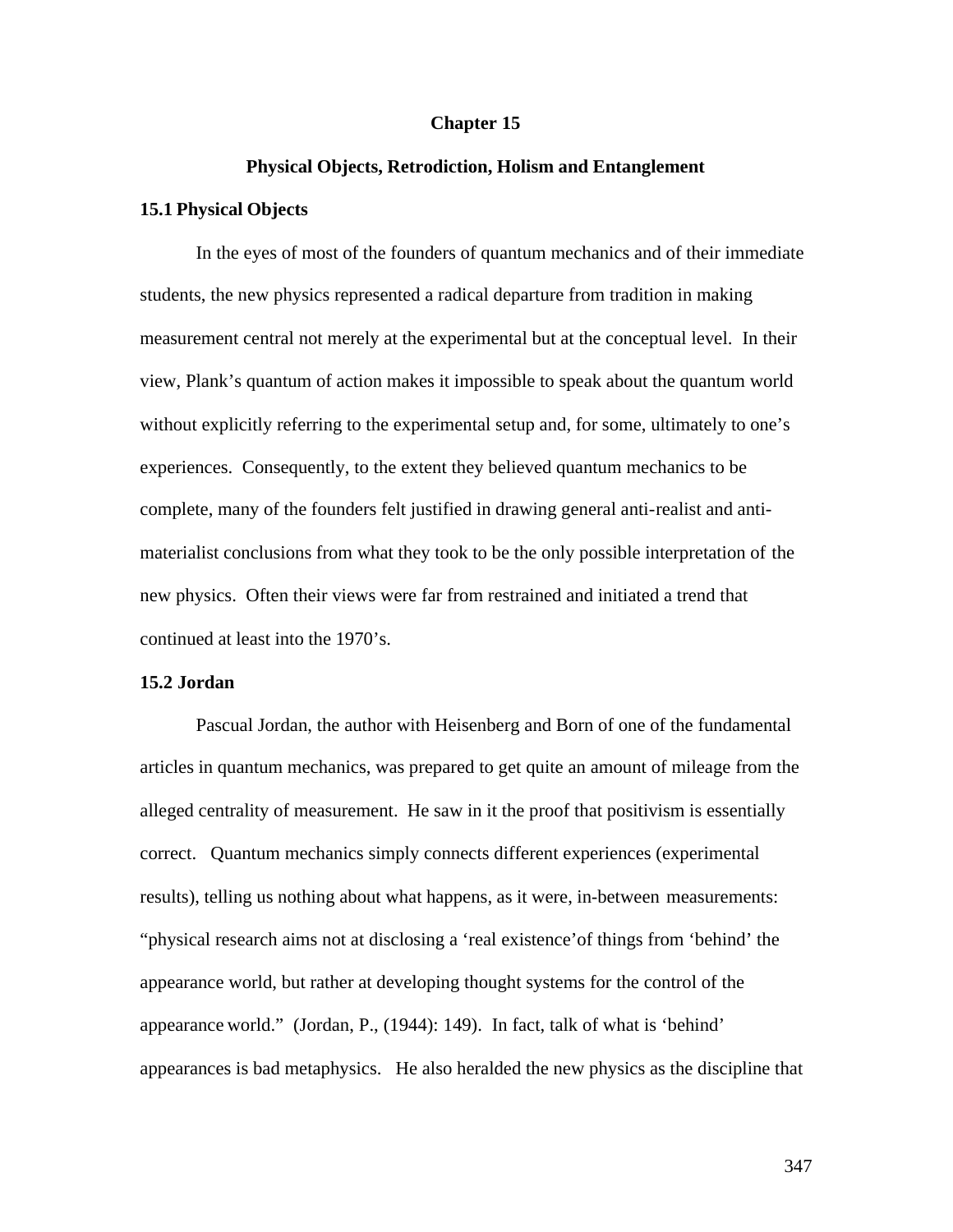had brought about the "liquidation" of materialism and the destruction of determinism, thus opening the doors for the possibility of free will and religion not to conflict with science (Jordan, P., (1944): 144; 148-49; 152; 155, 160). More daring than Bohr, he applied complementarity not only to biology but also to parapsychology (an area in which Pauli was interested as well), and analogized between split personality and the position/momentum relation in an electron.<sup>1</sup>

After the war, when the fathers of quantum mechanics, and eventually their direct intellectual heirs, became less active in physical research and more interested in broader cultural issues, this anti-realist and anti-materialist attitude which stresses the role of consciousness became even more marked.

#### **15.3 Heisenberg**

Although in the late 1920's Heisenberg and Bohr did not really agree on the interpretation of the new physics, their differences were papered over in order to present a united front against Schrödinger's critical views of quantum jumps and Einstein's idea that the theory is incomplete. Eventually, however, Heisenberg's views came closer to Bohr's, acquiring their final form in his 1958 book *Physics and Philosophy*. Like the other Copenhagen theorists, he emphasized Bohr's claim that in the new physics we are both players and spectators. However, he proposed an analogy between the state of properties in-between measurements and the Aristotelian notion of *potentia* thus characterizing the state of the observables before measurement as an "objective tendency or possibility". Measurement turns the potential  $O$  into an actual  $O$ , thus bringing about

<sup>&</sup>lt;sup>1</sup> See Heilbron, J. L., (1988).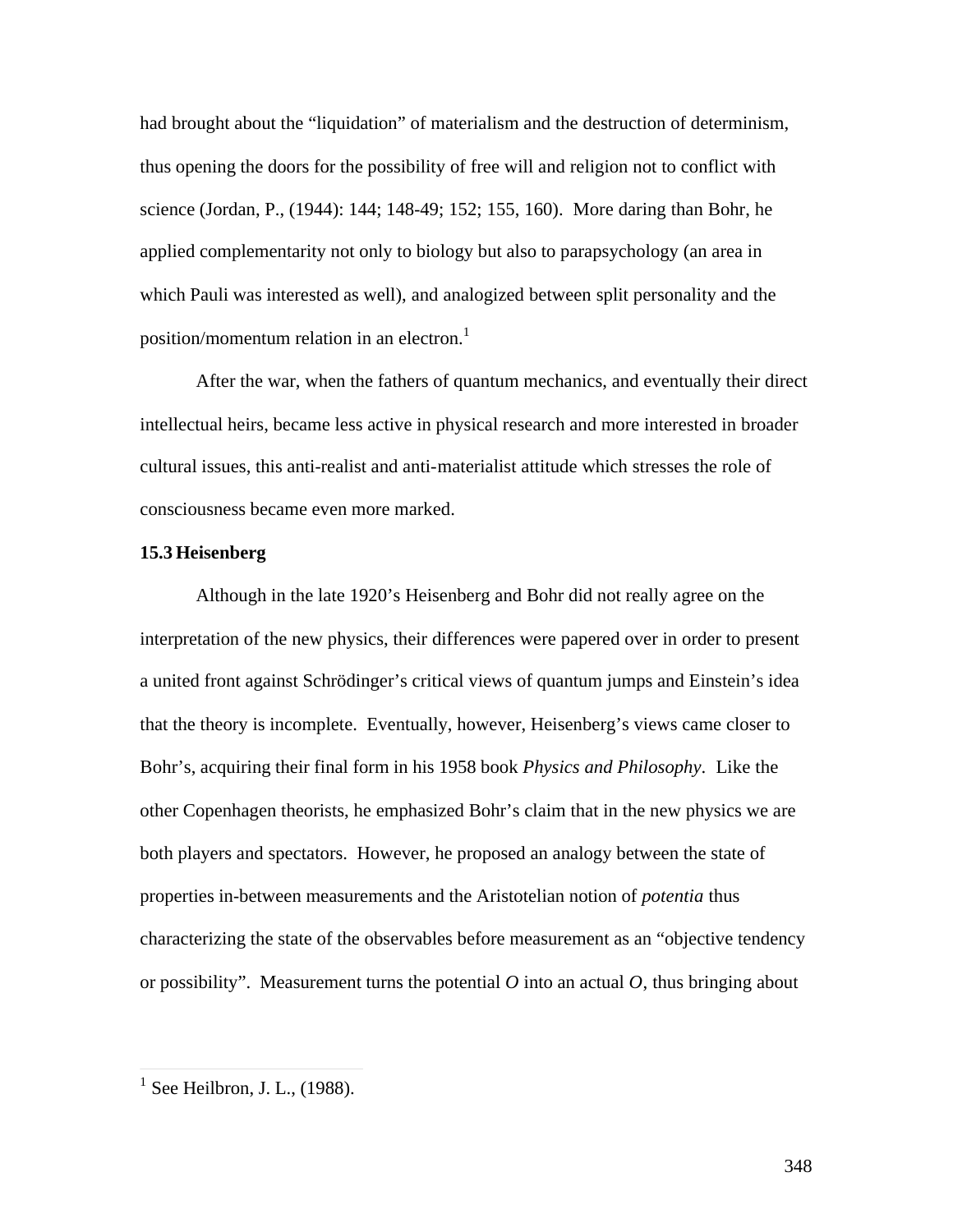an actual value for  $O<sup>2</sup>$ . More broadly, we could say that the quantum world is one of potentialities that become actual because of their interactions with macroscopic objects or observers.<sup>3</sup> Like Jordan, he opposed 'materialism', even of the blandest sort. By "materialism" he understood the view, common in modern science and everyday life, that *all* material items, including their properties, exist on their own or, as he put it, " the idea of an objective real world whose smallest parts exist objectively in the same sense as stones or trees exist, independently of whether or not we observe them." He claimed that

<sup>2</sup> Heisenberg, W., (1971): 38; 41; 46-7; 53-4; 70; 81; 180-81. We may note the analogy with Aristotle's views can be amplified. As for Aristotle potentiality is not mere possibility, but structured possibility that allows some outcomes but not others (the acorn is a potential oak, and therefore it will not develop into a carrot), so the potential observable allows only certain measurement returns, its eigenvalues, and not others. In addition, as for Aristotle the cause of the transition from potentiality to actuality is external to the item undergoing chance, so the potential observable becomes actualized, that is acquires a sharp value, because of measurement which involves an interaction with an external agent, the measuring device.

 $3$  A similar position can be found in H. Margenau's latency interpretation. While static properties are always present, dynamical properties are only latent in the quantum state of the particle and take on definite values only upon measurement. For an account, see Jammer, M., (1974): 504-05. For Heisenberg, the transition from potentially to actuality occurs at the moment of interaction with the measuring apparatus, not at the registering of the result in the observer's mind, which is represented by the function's collapse. See Heisenberg, W., (1971): 55 and 137.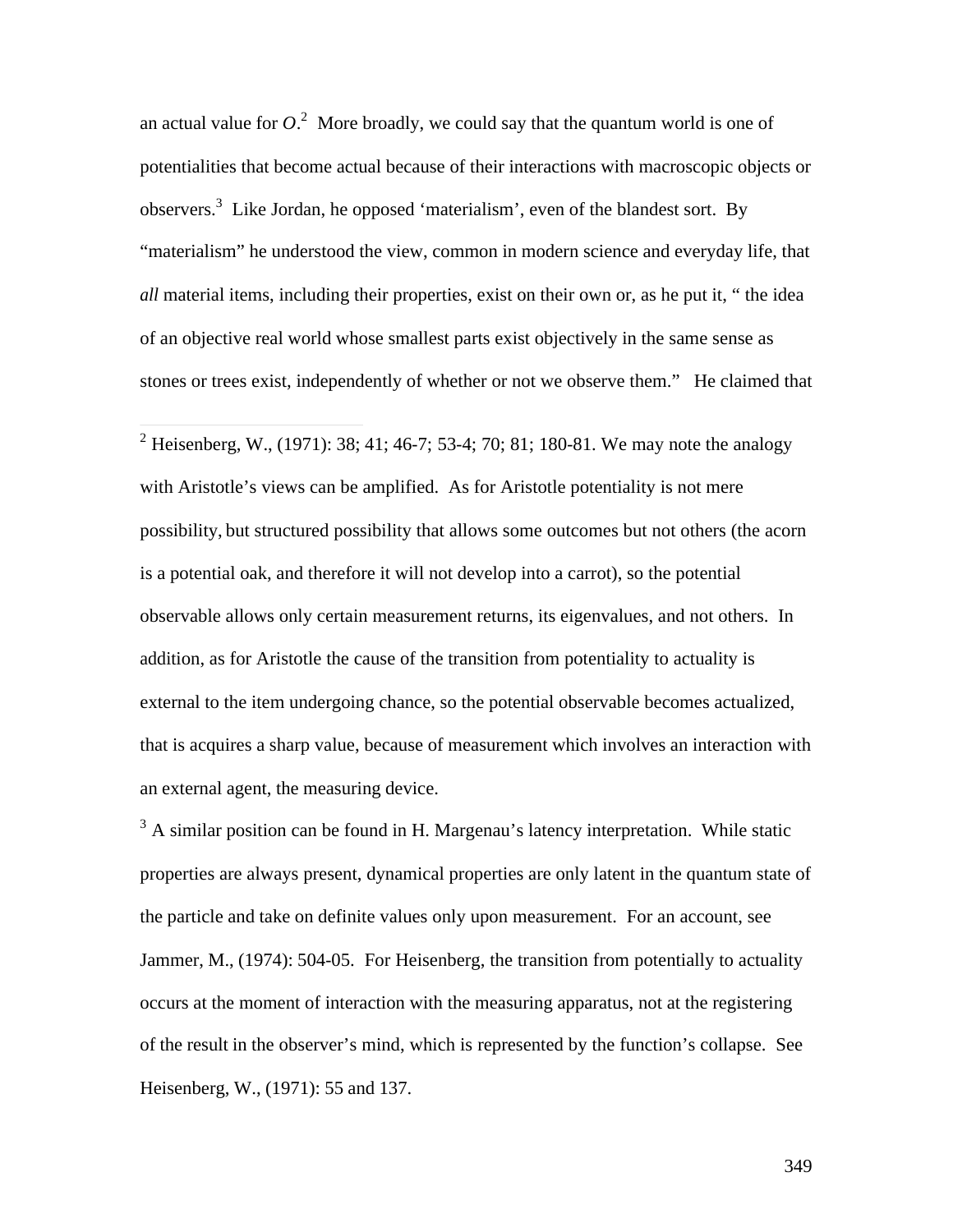this view, which at most amounts to nothing more than value determinism, is in conflict with quantum theory (Heisenberg, W., (1971): 129). He viewed quantum mechanics as the discipline that has freed us from the rigid causal materialism of the 1800's, thus providing new room for the mind and religion. Not surprisingly, he rhetorically categorized any opponent of the Copenhagen interpretation such as Einstein as a materialist unable to rid oneself of an antiquated dogma (Heisenberg, W., (1971): 129; 145; 197).

## **15.4 Pauli**

According to Wolfgang Pauli, the general theoretical claims of quantum mechanics are by nature statistical; consequently, they refer to observations on ensembles, not to the observation of an individual system whose outcome is, within certain limits, random (Pauli, W., (1948)). However, contra Einstein, the principled inability to predict individual experimental outcomes is not a sign of the incompleteness of quantum theory, but rather of an irreducible " irrational" aspect of reality. The Schrödinger equation captures the rational aspect of reality by providing a law of temporal propagation of a set of possibilities, one of which is actualized in observation (Pauli, W., (1954)). Such actualization, mathematically expressed by the reduction of the wave function, is the result of a new fact totally absent from classical physics, namely the wholeness of the measured system and the measuring apparatus, as Bohr indicated. Hence, as one may consider measuring instruments as "a kind of prolongation of the sense organs of the observer," the unpredictability of individual measurement outcomes forces on us the abandonment of the ideal of the "detached observer." This ideal, embraced by Einstein and classical physics, and depicting the observer as some kind of spectator ultimately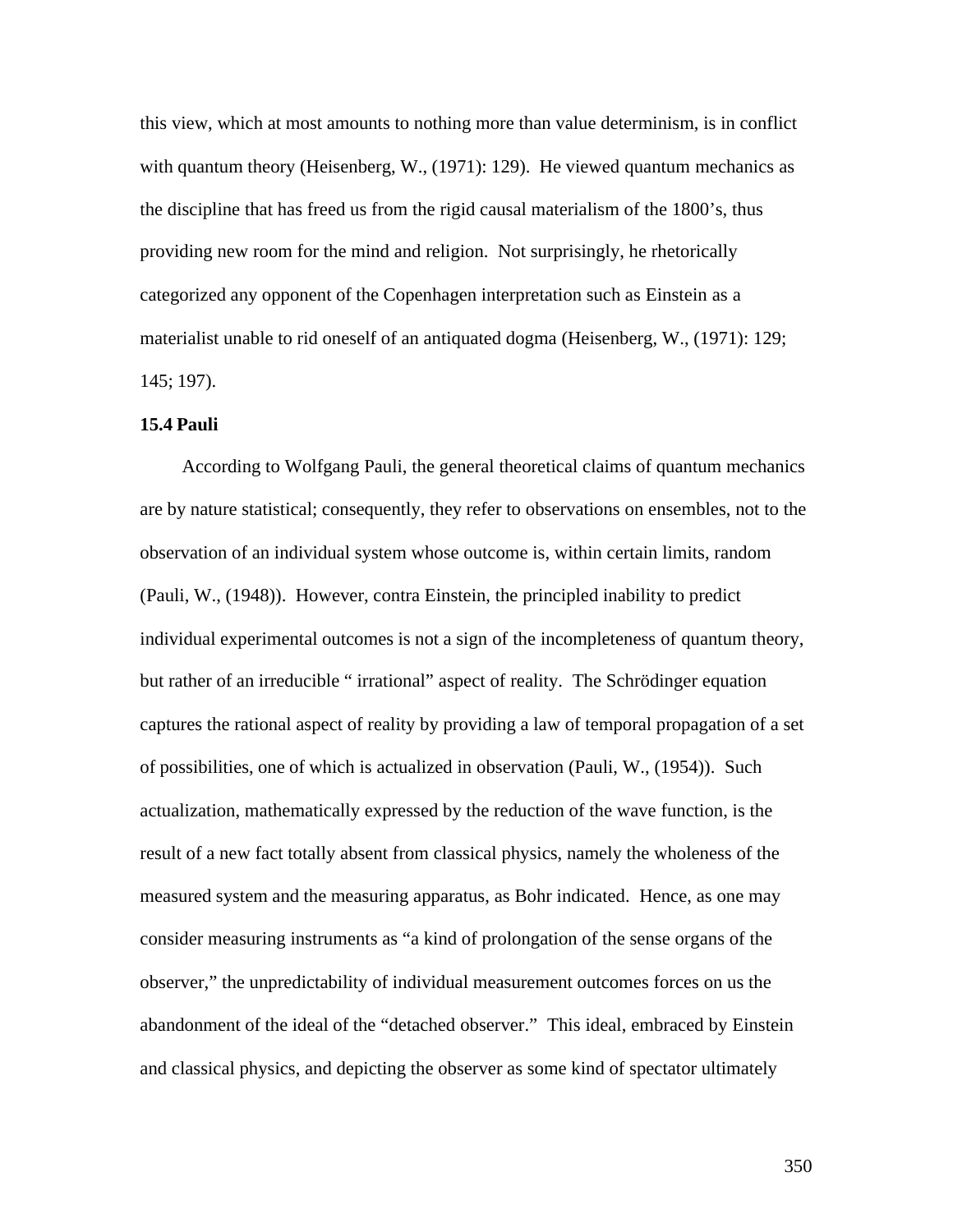discretely disappearing into the background, has to be rejected as a form of "regressive hope" because quantum theory shows that the observer is not a spectator but necessarily an actor (Letter to Bohr, February 15, 1955, in Laurikainen, K. V., (1988): 164-65; Pauli, W., (1954)).

It is true that at the statistical level, the role of the observer disappears, and one may talk of statistical causality, but at the individual level, causation is not present. Pauli used this claim as a springboard for very speculative and obscure conclusions. As he told Fierz, one of his ex-assistants,

The physically unique individual is no longer separable from the observerand for this reason goes through the meshes of the net of physics. The individual case is *occasio* and not *causa*. I am inclined to see in this *occasio* which includes within itself the observer and the selection of the experimental procedure which he has hit upon- a revenue of the *anima mundi* which was pushed aside in the seventeenth century (naturally in "an altered form.") La donna e' mobile- so are the *anima mundi* and the *occasio* (Quoted in Laurikainen, K. V., (1988): 196-97).<sup>4</sup>

 4 "Occasio" is a term of art associated with Occasionalism, a philosophical system developed by N. Malebranche in the second half of the 1600's. What are normally considered causal relations are in reality mere correlations because, in contrast to real causal connections, there is no inconsistency in thinking them severed. When a billiard ball hits another at rest, the former is not the cause of the motion of the latter but only an *occasio* for God to cause the latter to move. Only God can cause anything *at all* because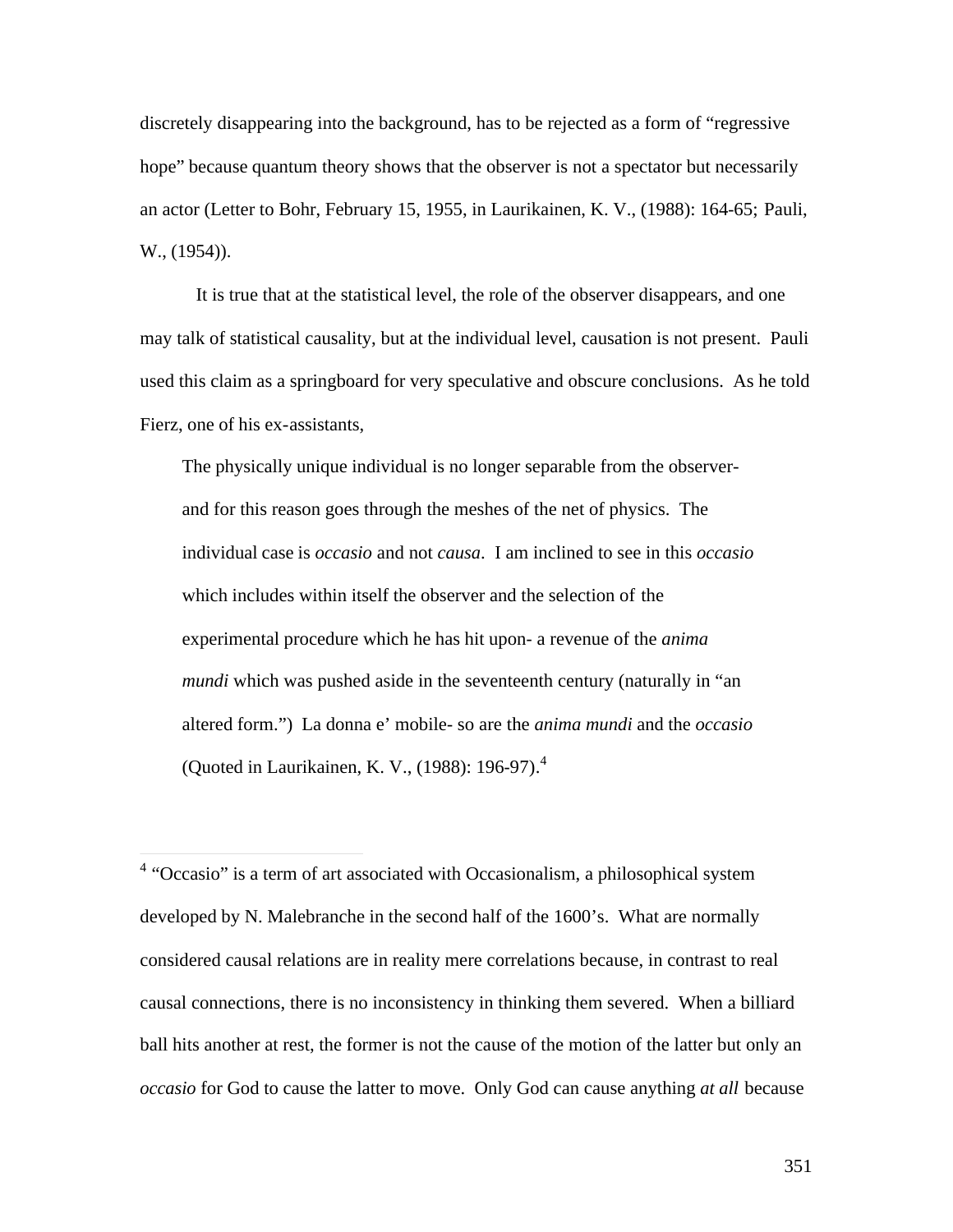In spite of his reference to the idea of the world soul (*anima mundi*), or perhaps because of it, Pauli seems at best unclear on what the irrational aspect of reality manifested in individual quantum observations precisely amounts to. He thought that the reduction of nature from a living entity, an organic unity, to a machine that accompanied the development of modern science in the  $17<sup>th</sup>$  century had produced a schism not only between mind and body, and science and religion, but also among the various aspects of mental life. In opposition to this movement stood the alchemical and hermetic traditions, which emphasized the importance of unity and its experience in a mystical union between the subject and the cosmos. This opposition, present in the conflict between Kepler and Fludd, and Newtonian science and Goethe, (the former ones representing the rational and the latter ones the mystical aspects of human psyche) we should try to overcome.<sup>5</sup> In this context, he emphasized the importance of C. G. Jung's attempt to uncover the psychological content of the old alchemic texts (the only type of alchemy we can accept) and make them accessible to us in psychological terms, in the hope of a "mutual approach of poles in the pairs of opposites" (Pauli, W., (1954a): 147; Pauli, W, (1954b)). Ultimately, then Pauli's position seems to lead to some sort of monism in which the opposites engendered by modern science could be synthesized, a view perhaps not far from Stapp's, as we shall see later.

the metaphysically unbreakable link required by causation can exist only between God's will and its object: if God wills X, it is absolutely impossible for X not to occur.

 $\overline{a}$ 

<sup>5</sup> And yet, Pauli emphasized the role of archetypal ideas in Kepler's picture of the universe as a system ordered by mystical geometrical relations. See Pauli, W., (1952), reprinted in Entz, C. P., and von Meyenn, K., (eds.) (1994) with a related essay by Jung.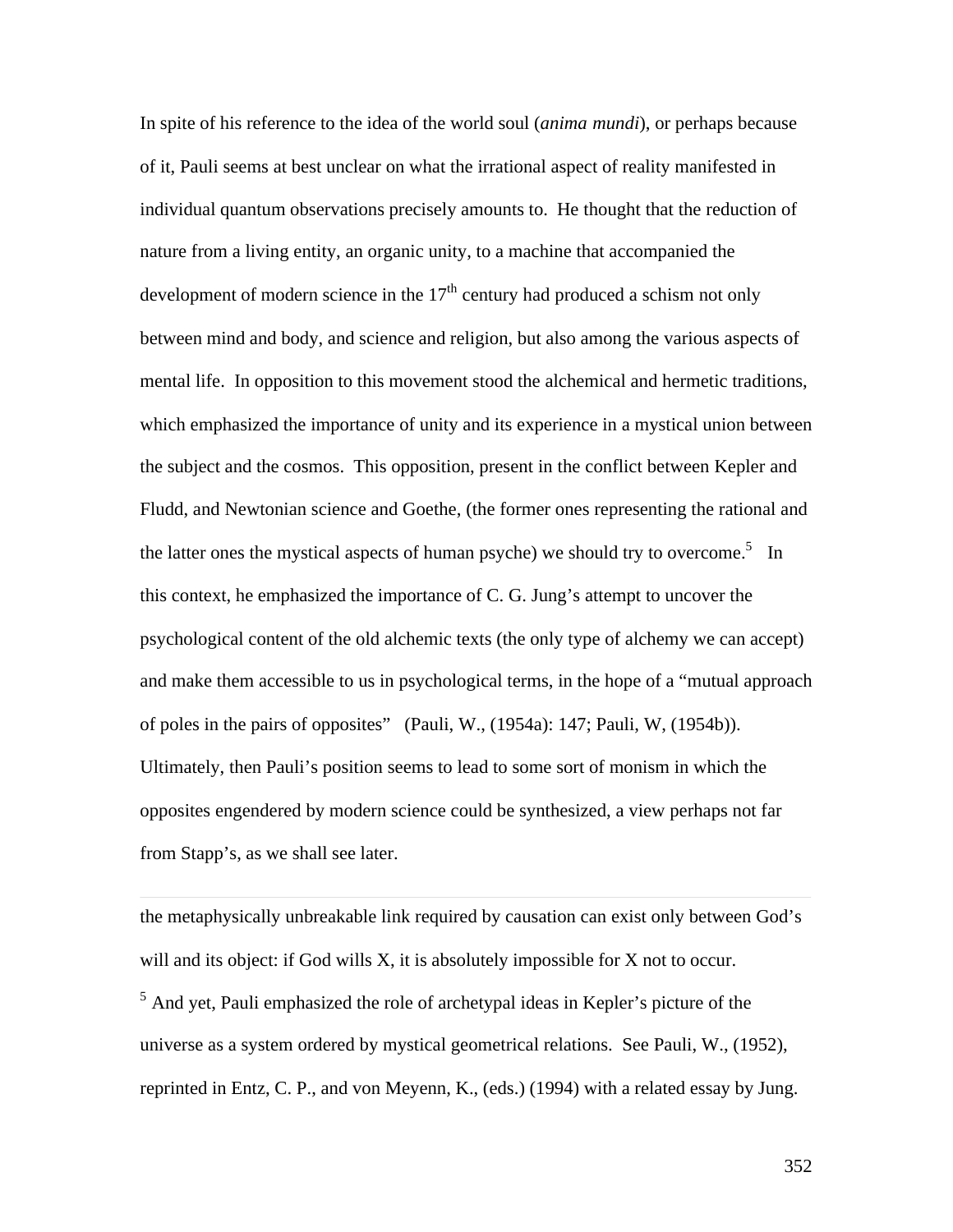## **15.5 Wheeler**

The trend towards the rejection of the idea of matter fully existing independently of any observer has continued beyond the founders of the orthodox interpretation, as we can see by looking at Archibald Wheeler's views. Consider a Mach-Zehnder interferometer in which the beam splitter  $S_2$  can be inserted or removed at will, as in chapter 12, figure 1. The optical path has been arranged so that when  $S_2$  is in place, all the photons end up at detector C, while when  $S_2$  is not in place half the times a photon arrives at C and half the times at D.

Suppose that  $S_2$  is not in place and the photon is detected by D. Then, we can reasonably infer that the photon went through  $d$  since, for example, if we remove  $M_2$  no photon arrives at D, and if we lengthen *d* the photon arrives at D with a proportional delay.<sup>6</sup> Suppose now that S<sub>2</sub> is in place, but just before the photon reaches it, S<sub>2</sub> is removed, so that the photon and  $S_2$  do not interact. Then, the situation is the same as before, and if the photon arrives at D, we can infer that it went along *d*. However, this is quite peculiar because had  $S_2$  been left in place, the photon would certainly have arrived at C, which entails that it was in the state of superposition  $\frac{1}{\sqrt{2}}(|c\rangle + |d\rangle)$  $\frac{1}{2}(|c\rangle + |d\rangle)$ , which,

nd the <sup>6</sup> Still, the photon is in a state of superposition, and therefore in the orthodox interpretation it is not on either path. Presumably, then, one should interpret Wheeler as pointing out what a denier of EE would consider reasonable. That Wheeler invokes EE later on makes his argument unsatisfactory. The problem here is one of retrodiction, of which more later.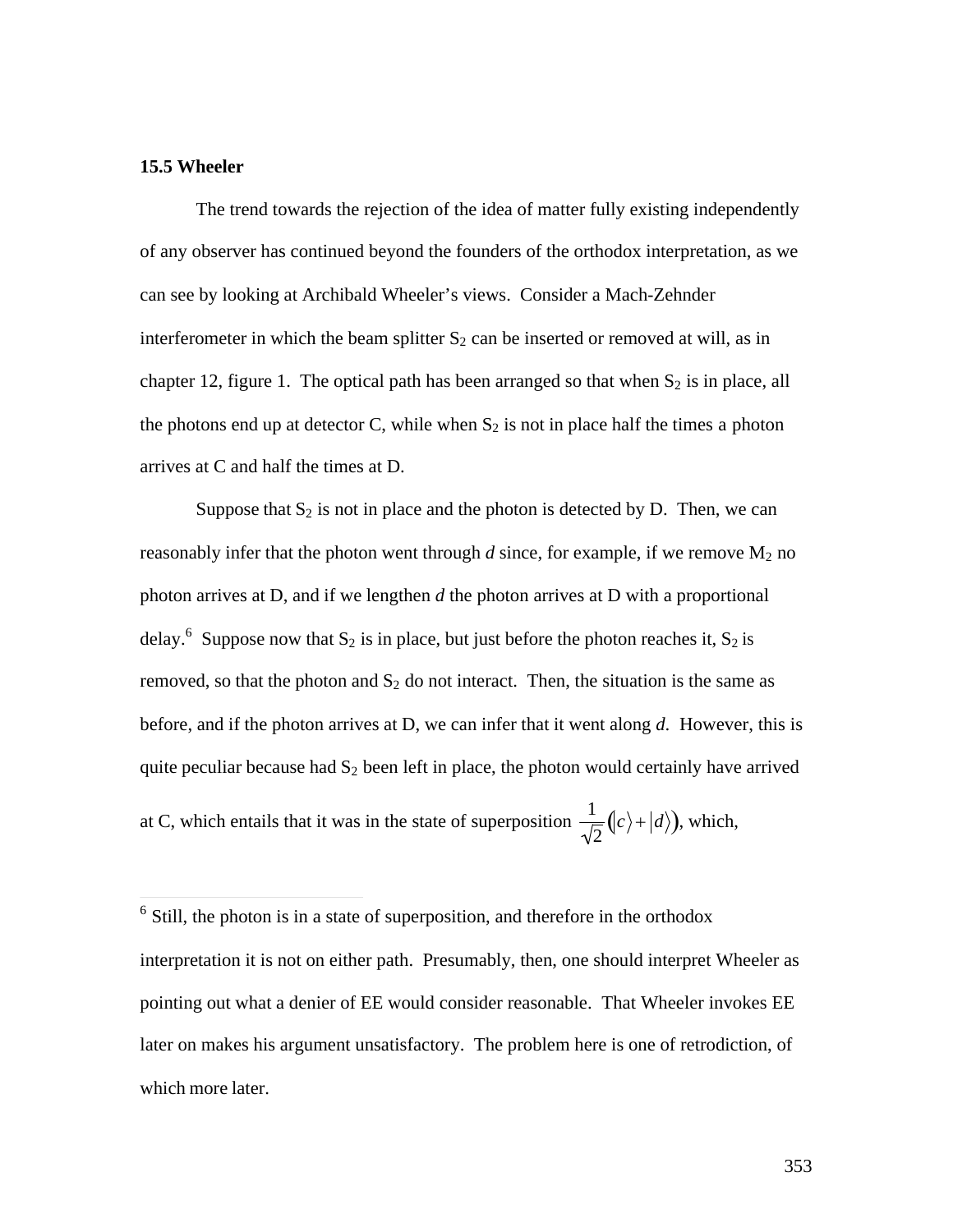(presumably) together with EE, rules out that the photon went along *d*. Hence, it would seem that a later event, the removal or the presence of  $S_2$ , influences an earlier event, whether the photon inside the interferometer was in a state of superposition or moving along *d*. 7 In sum, according to Wheeler, this *delayed choice* experiment seem to show that retro-causation (causation going back in time) is possible, that is, that the present can cause events in the past.

In order to avoid retro-causation, Wheeler proposes that a quantum mechanical items or event exist only when perceived: "No elementary phenomenon is a phenomenon until it is a registered (observed) phenomenon" (Wheeler, J. A.,  $(1983)$ : 184). <sup>8</sup> Hence, strictly speaking, the photon was in neither arm, and it acquired the property of being in one only at measurement, which is what an orthodox theorist would say. However, Wheeler seems prepared to go further by claiming that before measurement the photon did not quite exist. The past, Wheeler continues, does not exist in all detail; rather, it exists only as it is recorded in the present (Ibidem, 194). So, the primordial photons that escape our telescopes, and are therefore not observed have some sort of reality but,

 $<sup>7</sup>$  The same point can be made with the double-slit experiment. Imagine a device that can</sup> insert detectors near the slits between the particle and the screen immediately after the particle has gone though the slits but before it has reached the screen. If the detector near slit A clicks, then the particle went though A even if it was in a superposed state. <sup>8</sup> In philosophical jargon, a phenomenon is an object of perception, something that has a mental aspect, as it were. So, in a way, Wheeler's statement is just a tautology.

 $\overline{a}$ 

However, both the context in which the statement occurs and the rest of Wheeler's essay make it clear that by "phenomenon" he means a thing.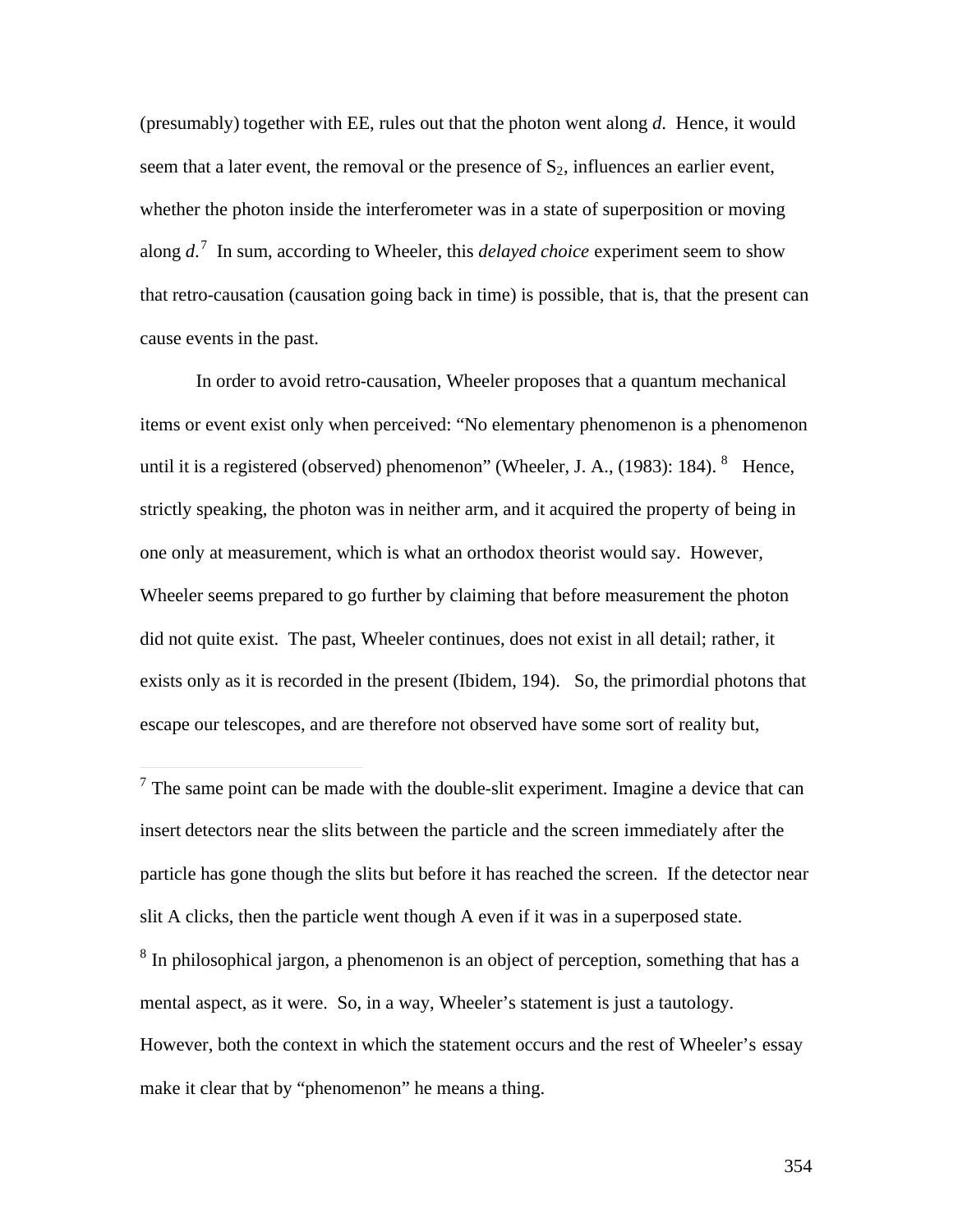Wheeler cryptically claims, "their 'reality' is of a paler and more theoretical hue" (Ibidem, 203). Our universe is "participatory" in the sense that only once it produces observers does it acquire "tangible reality…back to the beginning" (Ibidem, 209). What exactly Wheeler is saying is unclear, but perhaps one can somewhat clarify the idea of a "paler" reality by viewing a superposition as an indication that the relevant observable existed as a potentiality to produce the appropriate eigenvalue as a measurement return, thus making Wheeler's views somewhat close to Heisenberg's.

### **15.6 Wigner**

While von Neumann, for all his concessions to the centrality of the conscious observer, argued that the cut between measured and measuring systems, with the attendant collapse, is arbitrary, Eugene Wigner explicitly argued that collapse occurs when a conscious being makes an observation. His argument is based on replacing the measuring device with a conscious observer who doubles as a measuring apparatus (Wigner, E., (1961)). Suppose that a system S emits a visible flash of light if in state  $|\psi_1\rangle$ system and is in state  $|\chi_1\rangle$  if S is in state  $|\psi_1\rangle$ , and in state  $|\chi_2\rangle$  if S is in state  $|\psi_2\rangle$ . As and does not if in state  $|\psi_2\rangle$ . Suppose also that F, a friend of ours, is looking at the  $\mathbf{r}$ we know, the state of S+F is given by the linear superposition

 $\langle c_1|\psi_1\rangle \otimes |\chi_1\rangle + c_2|\psi_2\rangle \otimes |\chi_2\rangle$ . Suppose also that if F is in state  $|\chi_1\rangle$ , he will answer "No" † to the question "Have you seen a flash of light?" and that if F is in state  $|\chi_2\rangle$  he will following von Neumann, one might think that we could place the collapse of the state answer "Yes" to the same question. In effect, then, F works as a measuring device. So, function at any stage of the measuring process.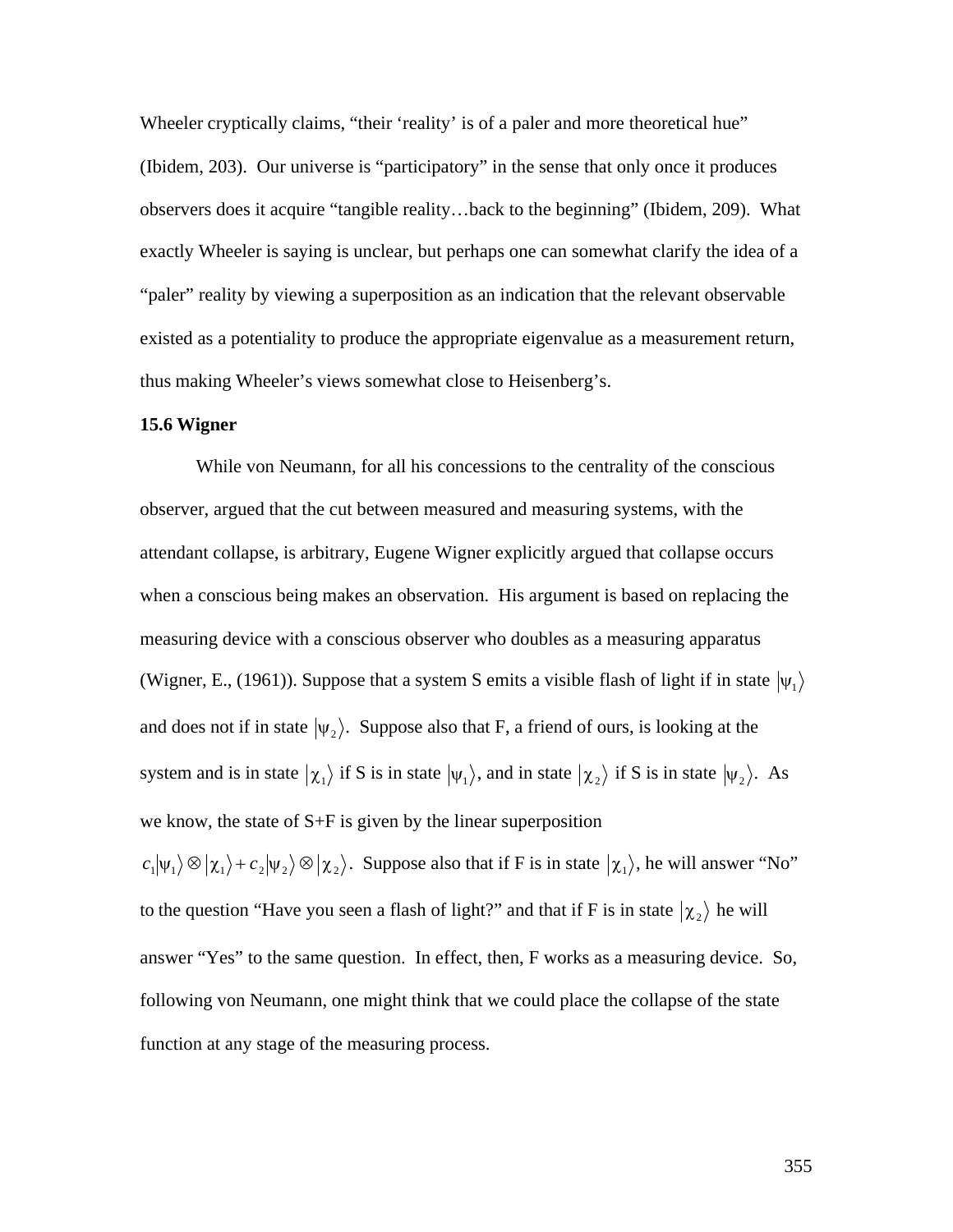However, Wigner claims, this is not so. For, suppose that the question whether F saw the flash or not was already in his mind before we asked. Obviously, by simple introspection he knew what his state of mind was (namely, whether he had seen the flash or not), and therefore the state of F+S could not possibly be the linear superposition  $c_1|\psi_1\rangle \otimes |\chi_1\rangle + c_2|\psi_2\rangle \otimes |\chi_2\rangle$ , for the linear superposition does not amount to F either having seen the flash of light or not having seen it. Hence, the state of F+S had to be either  $|\psi_1\rangle \otimes |\chi_1\rangle$  or  $|\psi_2\rangle \otimes |\chi_2\rangle$ . In that case, even for us F+S would have to be in a † † observation. But why? Wigner's answer is that the only relevant difference between F mixed state rather than in a pure state. Hence, the collapse occurred when F made his and other physical systems is that F is *conscious*. Hence, the Wigner friend experiment (as it is sometimes called) allegedly shows that the interaction between quantum and conscious systems breaks the linearity of quantum mechanics.<sup>9</sup>

 $\overline{a}$ 

 $9$  Note that Wigner's argument crucially assumes that F is not merely conscious but selfconscious: F must know *he* is the one who saw the flash of light. The distinction is important because there is a rather old philosophical tradition, going back at least to Leibniz, of distinguishing the two. For example, humans are self-conscious (they have a sense of the self), and there is good experimental evidence that some primates, chimps, for example, are as well. But while there is little doubt that, say, cats are conscious (they feel pleasure and pain and have a mental life), it is far from clear that they are selfconscious.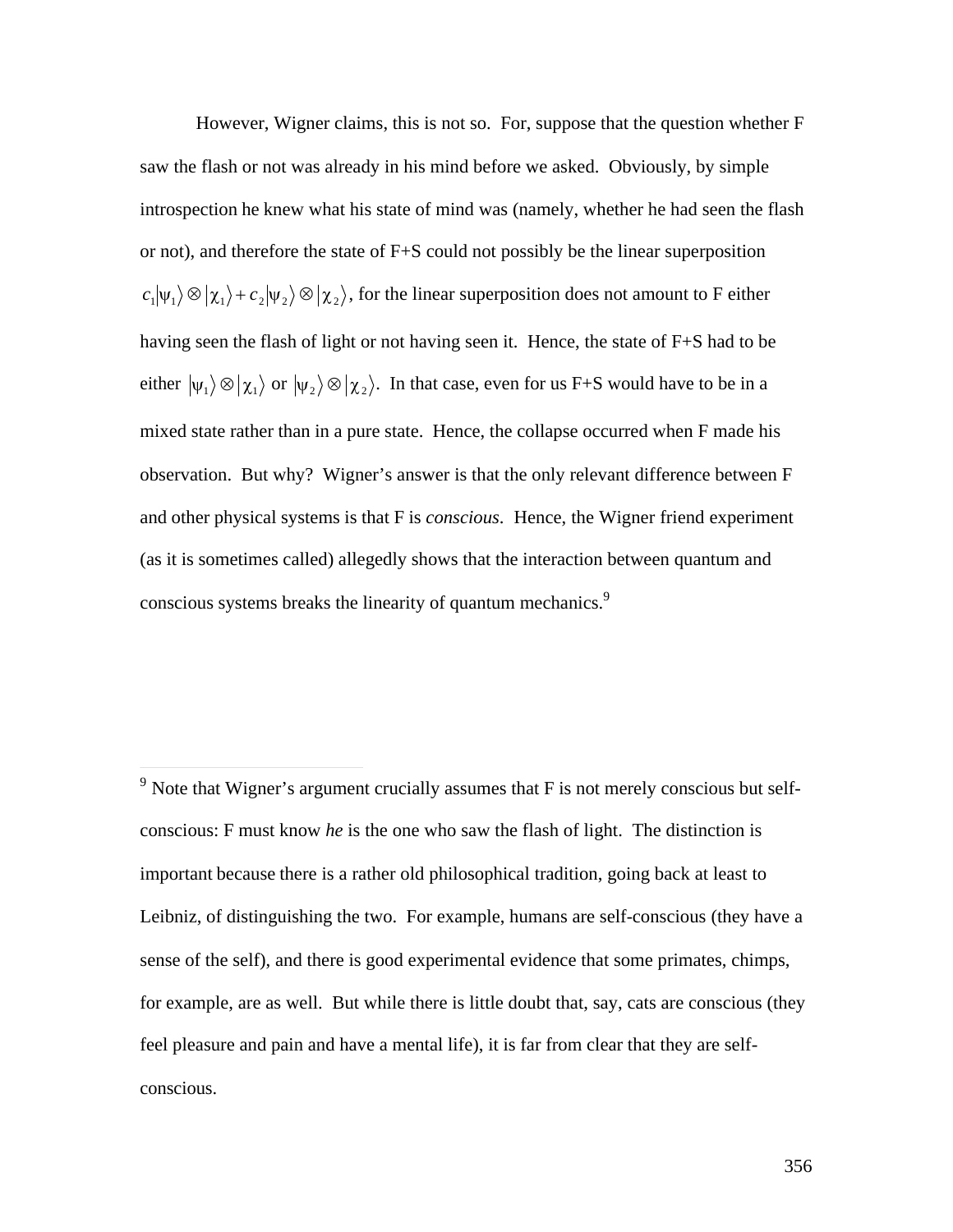Because of the central role of consciousness, materialism is incompatible with quantum mechanics and ought to be replaced by some form of Cartesian interactionism.<sup>10</sup> This theory could associate specific mental states to the bodily states described by  $|\chi_1\rangle$  $\mathbf{r}^{\text{th}}$ and  $\ket{\chi_2}$  and perhaps provide some reason (presumably having to do with the mind's  $\mathbb{R}^n$ immateriality) why (self-) consciousness brings about such an extraordinary phenomenon as the collapse of the state vector (Wigner, E., (1961) in Wheeler, J. A., and Zureck, W. H., (eds.) (1983): 169; 173; 180). Consciousness, then, is enmeshed in the fabric of the physical world in unexpected ways, and if Wigner is right one could argue that the solution to some fundamental problems of our most successful physical theory lie in an unexpected direction.

# **15.7 A Brief Criticism**

 $\overline{a}$ 

The philosophical conclusions drawn by the founders and their followers hinge on the acceptance of the three main tenets of the orthodox interpretation, namely, state vector completeness, collapse, and EE. As we saw, all have been challenged. It may be instructive to consider the reactions of two views, one (Bohm's) radically opposed to the orthodox spirit, and one (Griffiths') more sympathetic to it. For Bohm, quantum particles exist unconditionally and possess all of their intrinsic properties all the times, even if our knowledge of them is limited by GUP. In addition, state vector completeness and EE are flatly rejected, and collapse is considered a useful computational device at best. Delayed choice situations are treated rather straightforwardly. The particle moves definitely along

 $10$  Actually, for Wigner, the main reason against materialism is not its incompatibility with quantum theory but that consciousness is primitive in the sense that its existence cannot be denied while that of the physical world can (Ibidem, 173-74).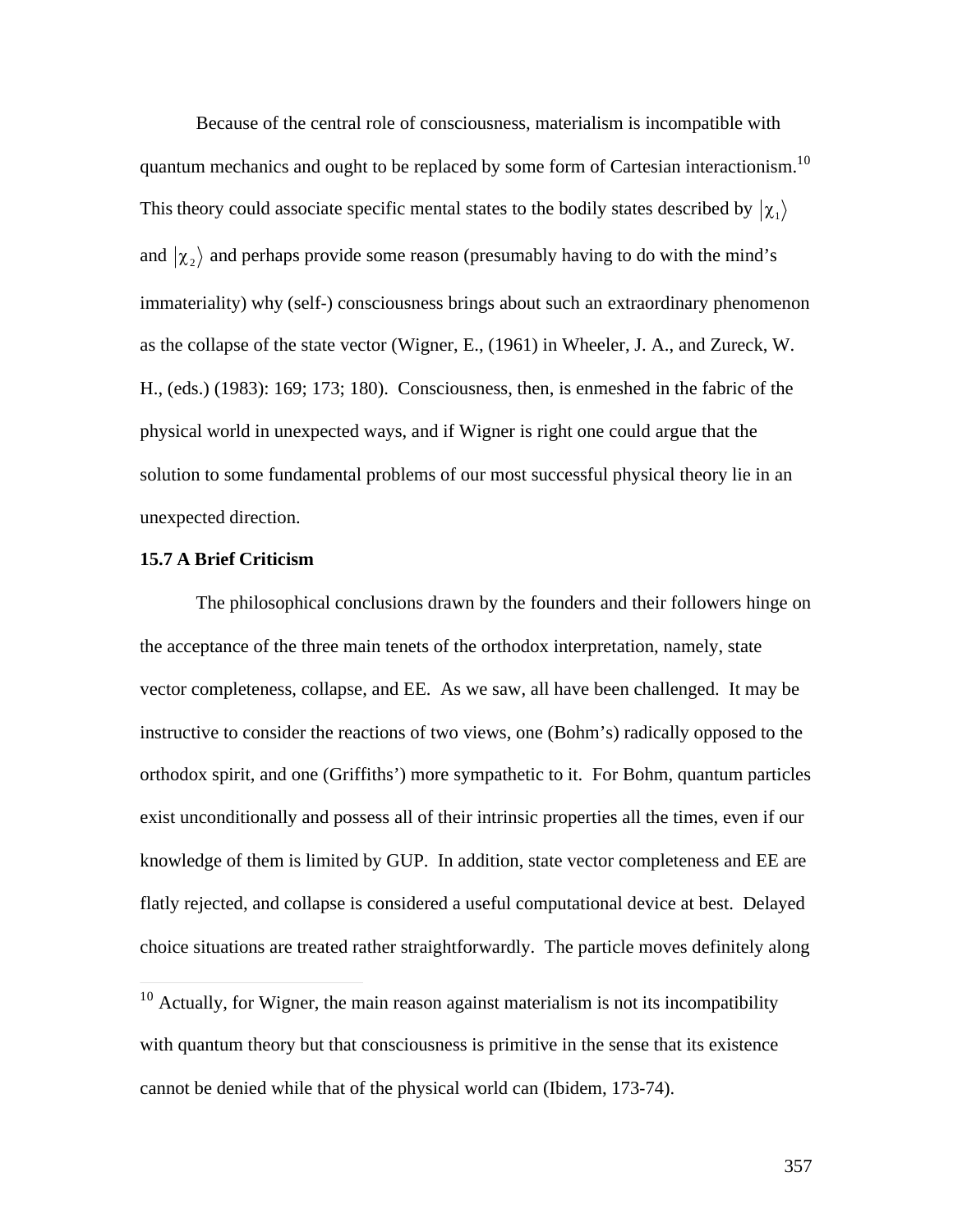$c$  or  $d$ , although the pilot wave splits, covering both paths. When  $S_2$  is not in place there is no interference, and consequently if C clicks then the particle has gone along *c* and if D clicks then the particle has gone along  $d$ . By contrast, if  $S_2$  is in place then interference occurs at  $S_2$  and the pilot wave guides the particle to C. To be sure, in this case we cannot tell which path the particle followed, but this is just an epistemological issue, as the particle definitely followed *c* or *d* and not both (Bohm, D., and Hiley, B. J., (1993): 127-30).

Even from the perspective of Griffith's consistent histories interpretation (CH), "Copenhagen done right", as he once put it, the conclusions drawn by the founders are, at best, on shaky grounds. As we saw, for CH collapse is a mere computational device, which rules out lines of argument like Wigner's. To be sure, CH adopts vector state completeness, and quantum particles are certainly not classical items, as they fail to have simultaneous (quantum) incompatible properties and what can be sensibly said about them is limited by the restrictions placed on consistent families. Even so, CH need not accept the more extreme views of the quantum world, as we can see by considering its treatment of delayed choice cases $^{11}$ .

As we saw in chapter 12, figure 1, when  $S_2$  is not in place, we could employ the family made up of two mutually exclusive histories

$$
aCD \otimes \begin{cases} cCD \otimes C^*D \\ dCD \otimes CD^* \end{cases} \tag{15.7.1}
$$

so that if the final state of the system is *C* \**D* the particle certainly went along path *c* while if the final state is  $CD^*$  the particle certainly followed *d*. Alternatively, we could use the family constituted by

 $\frac{1}{1}$  $11$  See Griffiths, R., (2002): 273-79, whom we follow.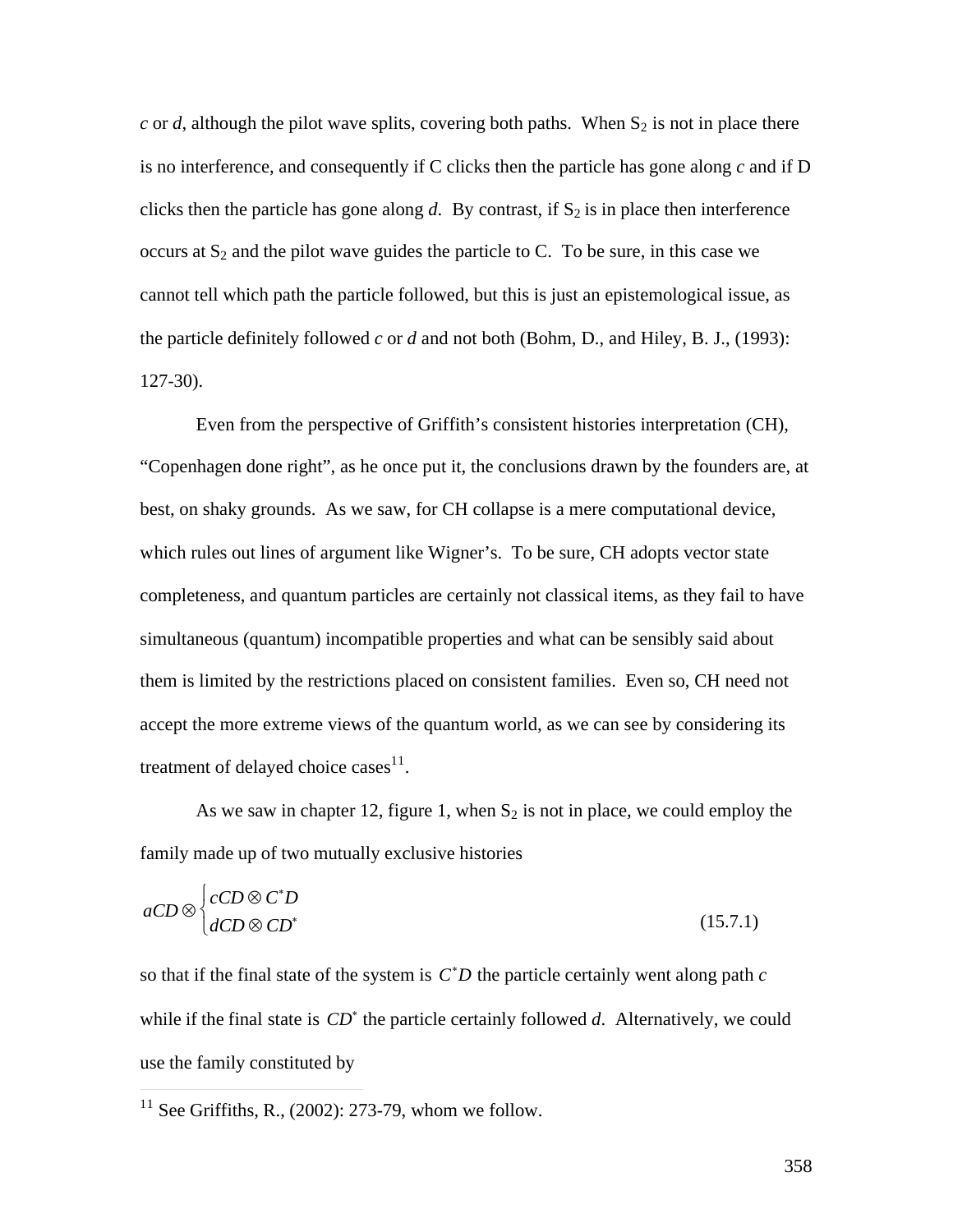$$
aCD \otimes \frac{1}{\sqrt{2}} \left[ c + d \right] CD \otimes \begin{cases} C^*D \\ CD^* \end{cases}
$$
 (15.7.2)

However, (15.7.1) and (15.7.2) cannot be combined because they are mutually inconsistent families. By contrast, when  $S_2$  is in place we could use

$$
aCD \otimes \frac{1}{\sqrt{2}} \left[ c + d \right] CD \otimes fCD^* . \tag{15.7.3}
$$

As we know from the discussion of (12.8.7) and (12.8.8), we cannot construct a family exactly analogous to (15.7.1), and consequently, we must resort to

$$
aCD \otimes \begin{cases} cCD \otimes \frac{1}{2} (e+f) S^+ \\ dCD \otimes \frac{1}{2} (e+f) S^- \end{cases}
$$
 (15.7.4)

where  $S^+$  is the projector for  $\frac{1}{\sqrt{2}}\left(C^*\right)|D$  $2^{\sqrt{1}}$  $\nonumber \left(\!\!\!\left\langle C^{*}\right\rangle\!\!\left\vert D\right\rangle\!\!\!\right\rangle \!\!\!\!\right) + \left\vert C \right\rangle\!\!\!\left\vert D^{*}\right\rangle \!\!\!\right)$  and  $S^{-}$  for  $\frac{1}{\sqrt{2}}\left(\!\! \left\langle C^{*}\right\rangle\!\!\left\vert D\right\rangle\!\!\!\right\rangle \!\!\!\!\right) + \left\vert C \right\rangle\!\!\!\left\vert D^{*}\right\rangle \!\!\!\!\right),$ 

moved along  $c$  or  $d$ . The "paradox" of delayed choice is generated by using (15.7.3) † 1920)<br>1920 – Paul Barthard, francouzsky francouzsky († 1920)<br>1920 – Paul Barthard, francouzsky francouzsky († 1920) so that they are orthogonal. Note that for the family (15.7.4) the particle definitely when  $S_2$  is in place (the particle is in a superposition of paths) and (15.7.1) when  $S_2$  is not in place (the particle is on a definite path), and concluding that the difference must be due to (caused by) the presence or absence of  $S_2$ . However, Griffiths notes, by using the other two families we see that the particle is definitely on  $c$  or  $d$  when  $S_2$  is in place (15.7.4) and in a superposition of paths when  $S_2$  is not in place (15.7.2). Hence, whether the particle is definitely on *c* or *d* or in a superposition of paths depends only on the families we choose, that is, on how we decide to describe the events. It follows then that the threat of retrocausation, and what Wheeler builds on it, does not come into the picture at all.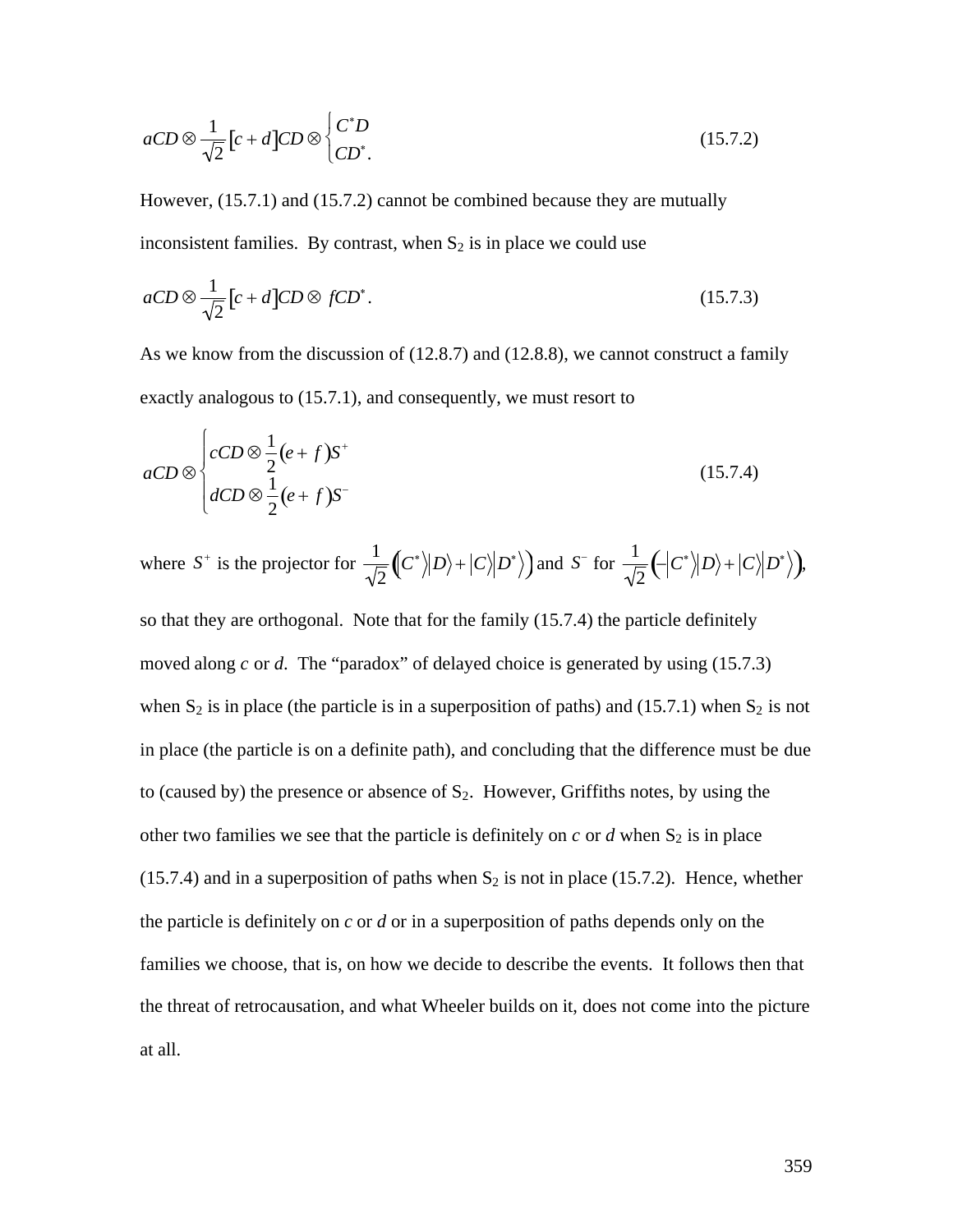# **15.8 Retrodiction**

 $\overline{a}$ 

In spite of their differences, Bohr, von Neumann, Heisenberg, Pauli, Wigner, Wheeler, just to name a few, agreed that quantum mechanics is primarily about measurement returns, and, as we saw, this is the orthodox view one finds in quantum mechanical texts, at least programmatically. A corollary of this position is that quantum mechanics (eigenstates cases aside) is silent about properties and therefore retrodiction, the determination of the dynamical properties the system had before measurement, or inbetween measurements, is misguided. However some critics of the orthodox story, for example Griffiths and Omnés, have claimed that such prohibition is at odds with what physicists actually do. Their point can be understood by looking at a bubble chamber experiment.

Since bubble chambers have played an important role in the discovery of new particles, we may start by saying a few things about them. A bubble chamber is a container from a few centimeters to a few meters across filled with a transparent liquid (typically, Hydrogen) kept at the very low temperature of a few Kelvins and under pressure by a piston.<sup>12</sup> Streams of particles suitably prepared are directed by an array of electromagnets into the bubble chamber, which works both as a detector and as a target. Just as the particles arrive, the pressure is suddenly reduced by expanding the volume by about 1% or so through the lifting of the piston. The liquid then becomes superheated, that is, it has a temperature actually a bit higher than the boiling temperature at that pressure. In that state, any disturbance in the liquid, such as the presence of ions, induces

 $12$  For an exhaustive account of the economics of bubble chambers and their effect on experimentation, see Galison, P., (1997): ch. 5.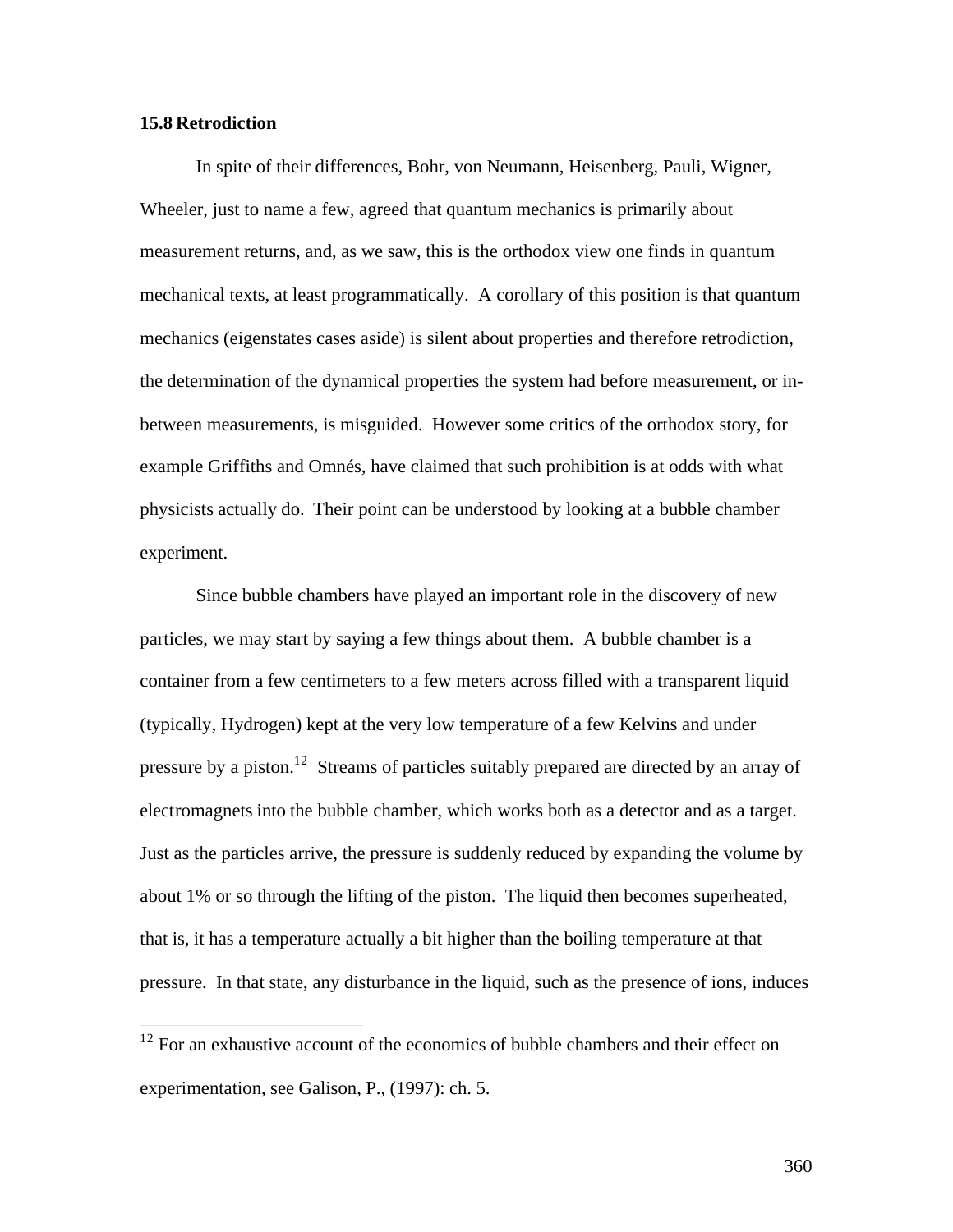the liquid to boil suddenly. Consequently, a charged particle passing through will ionize some of the liquid's atoms along its path, and they will catalyze the formation of bubbles of hydrogen gas. Typically, particles will move at the speed of light or nearly so, and consequently will cover about one meter in one nanosecond, while the bubbles will take about 10 milliseconds to become visible. Note that as the difference between the two times is of the order of one million, one does not observe the particles but the "ancient" vestigial effects of their passing. Since the passing of the particles will tend to make the liquid boil, it is necessary to recompress it in order to avoid the boiling and complete a cycle by returning to the original condition. The number of cycles varies from one in a few seconds to about 30 per second.<sup>13</sup> The bubble chamber is surrounded by powerful magnets, so that the paths of particles with opposite charges will be curved in opposite directions, with the magnitude of the curvature determined by the momentum and charge of the particles. A set of high-speed cameras takes pictures of the tracks at every cycle, and by studying them, it is possible to determine which type of particle produced which track.

As many particles are neutral (they have no electrical charge), they do not transfer energy to the hydrogen atoms (unless they collide head on with some atomic particle), and therefore they leave no bubble track. In short, they are not detectable. However, by considering what such neutral particles spontaneously decay into and by using conservation laws, particle physicists are able to reconstruct the tracks and to determine

 $\overline{a}$ 

 $13$  Fast as this is, bubble chambers have been supplanted by different detectors capable producing thousands of sets of pictures per second. Actually, the pictures are computer generated.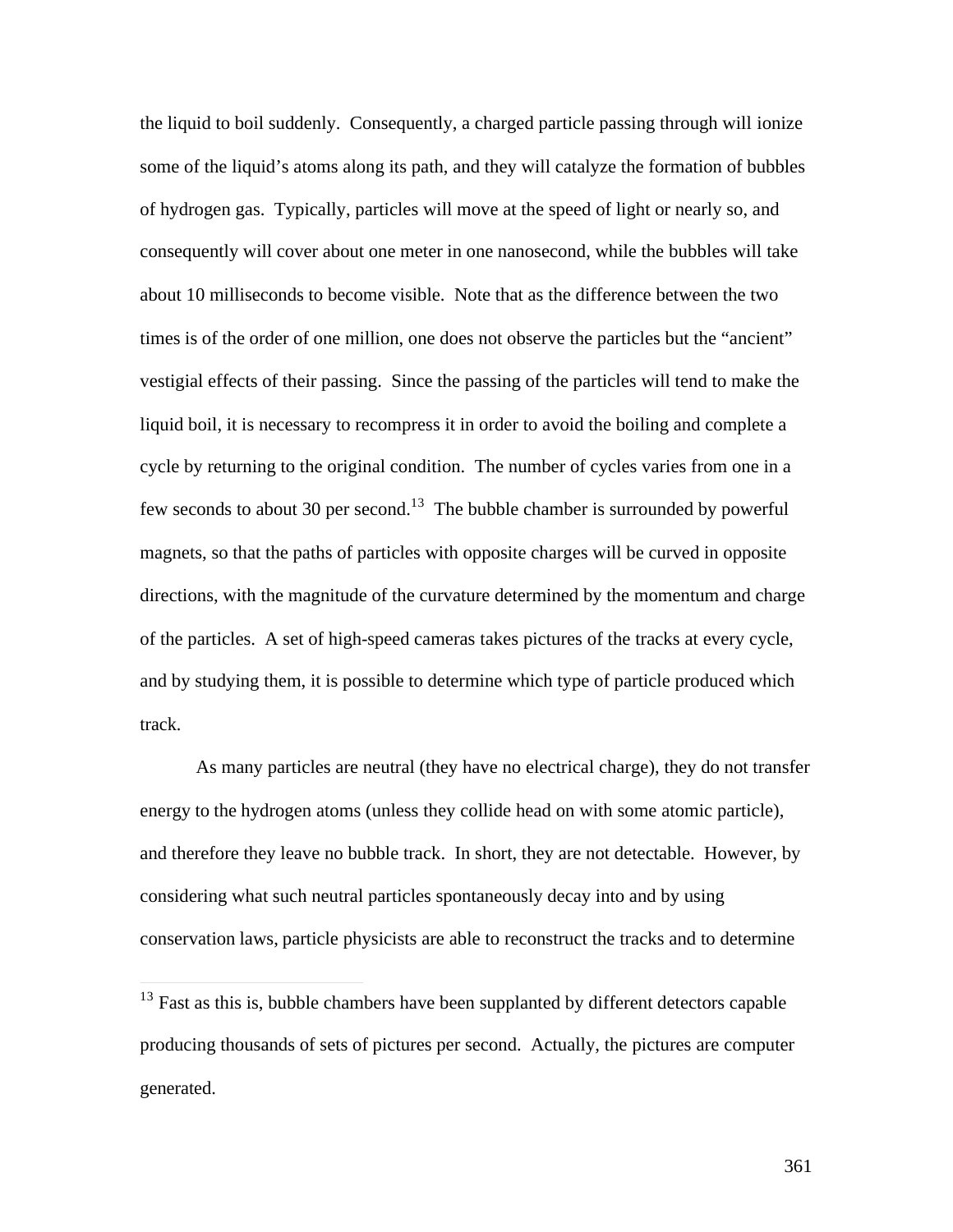the type of particles that produced them. Figure 1 is the photograph and schematic tracing of one of the most famous pictures from a bubble chamber; it was taken in 1964 at Brookhaven National Laboratory, and it shows the path of an  $\Omega$ <sup>-</sup> particle, whose existence is retroactively inferred, are represented by broken lines. existence had been predicted shortly before. The tracks never observed, but whose



Figure 1

The interpretation is:

K` + p Æ W` + K` + K° X° + p` L° + p° g1 + g<sup>2</sup> e + e` e + e` p` + p.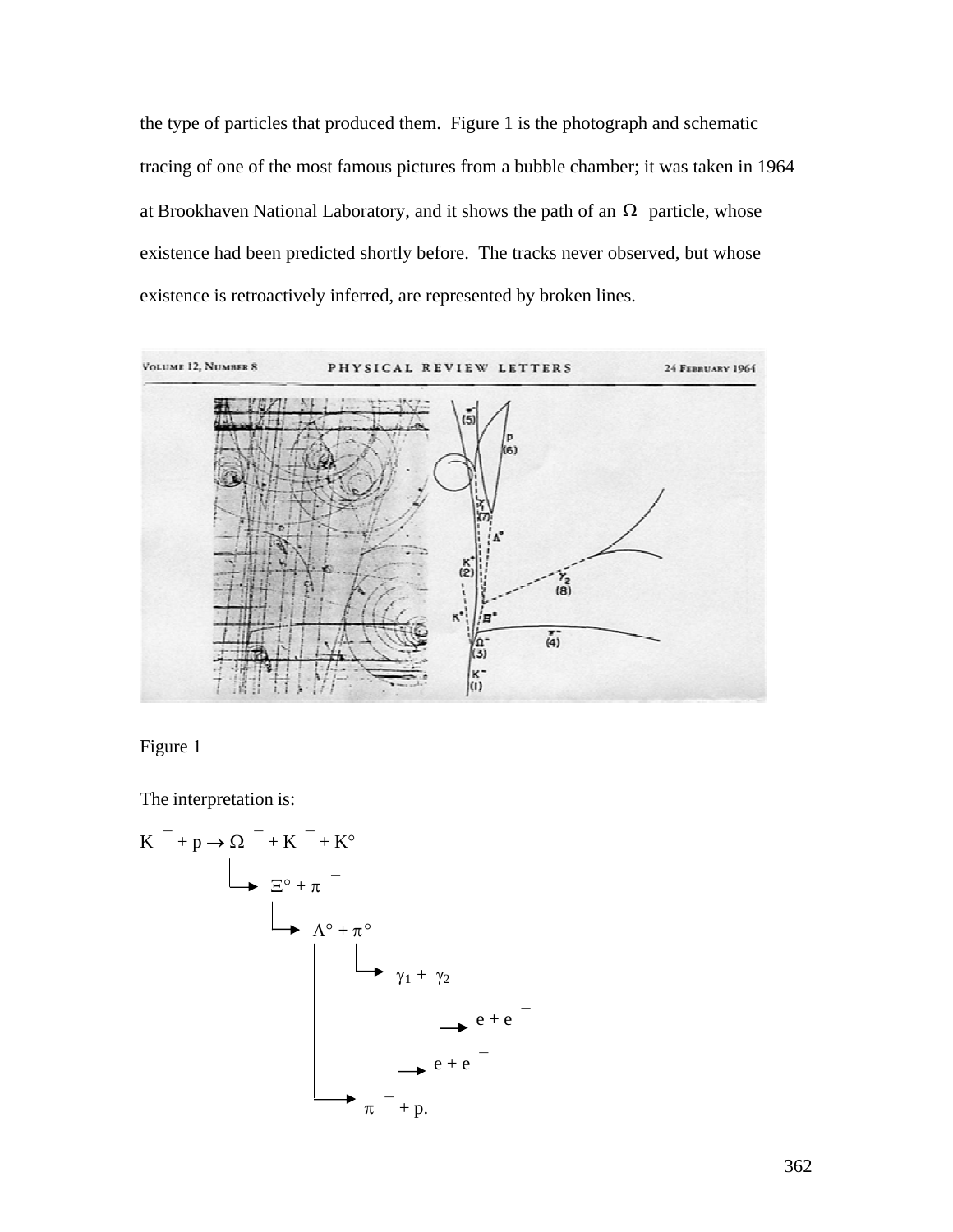A stream of K $\overline{\phantom{a}}$  mesons (negative kaons) come in from below, and one of them hits a proton (p) in a Hydrogen atom. The two particles are annihilated and three new particles are created, an omega minus, a negative kaon and a neutral kaon:  $\Omega^{-}$ , K<sup>-</sup>, and K°.  $\Omega^{-}$ spontaneously decays into a neutral xi and a negative pion:  $\Xi^{\circ}$  and  $\pi$  . The former spontaneously decays into a neutral lambda and a neutral pion,  $\Lambda^{\circ}$ , and  $\pi^{\circ}$ . The neutral lambda decays into a negative pion and a proton, while the neutral pion decays into two gamma rays, each decaying into an electron and an anti-electron.<sup>14</sup>

Neutral particles are not the only ones that do not leave a bubble trail. There are also charged particles that are highly unstable and spontaneously decay in about  $10^{-23} s$ , † paths are retroactively inferred by appealing to the particles they decay into and to much too short a time for them to leave any bubble track. Here too, their existence and increased reaction rates. The question is whether the orthodox interpretation can really do this. As a trajectory is a sequence of positions occupied by the particle at successive times, let us concentrate on one such position. In the orthodox story, a particle has no position unless it happens to be in an eigenstate of position. However, since we are interested in the particle's momentum, which is used in determining what happens if the particle hits something in the bubble chamber, we cannot collapse the particles' state

 $\overline{a}$ 

<sup>&</sup>lt;sup>14</sup> Barnes, V. E., *et al.*, (1964). The article makes an interesting read because it gives a sense of the detective work and reasoning that went into the determination of the nature of the invisible particles. To have an idea of the effort involved in finding out a golden event like this, note that about 100,000 pictures were taken containing about 300,000 meters of  $K$  tracks.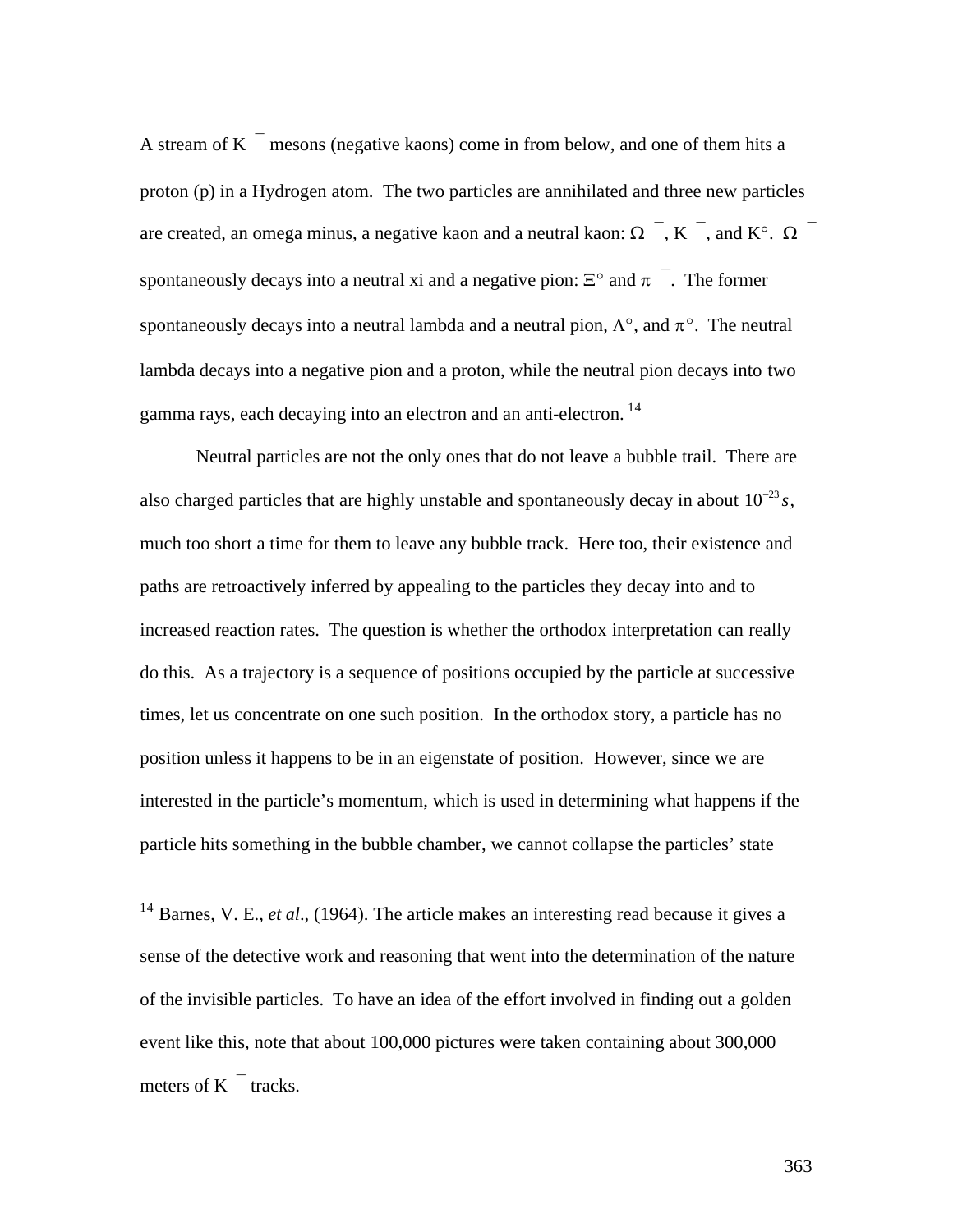function into a Dirac delta function. By appealing to conservation laws and the experimental setup, one might perhaps argue that with high probability the particle's position could only be within a certain range; however, if we adopt the orthodox interpretation, all we are really entitled to say is that were we to observe the particle as to position (an act that would precipitate collapse onto a Dirac delta function) we would likely find it in such and such a range. But of course, if we have not observed the particle the counterfactual is not satisfied. "Since the particle would have been in a position within a given range R had it been observed, it follows that it was in a position within R if it was not observed" is just as unreasonable as "Since the missile would have been in a position within a given range R had it been fired, it follows that it was in a position within R even if it was not fired." In sum, we face the ontological problem of the existence of unobserved dynamical properties created by EE.

An analogous situation occurs at the level of the standard use of quantum mechanics, even aside from the practices of particle physicists. If there is a constraint on a system imposed by the physical situation, and therefore there is a restriction on the range of property eigenvalues that could be obtained in a measurement, physicists typically assume that the system actually has one of those properties with a value within that range. For example, consider an alpha-particle inside a nucleus. Its being inside imposes a position constraint that is typically exploited to conclude that the magnitude of its momentum cannot be smaller than that allowed by the Uncertainty Principle. One then infers the speed's lower limit, which one can use to figure out the lower limit of how many times per second the particle collides with the potential wall of the nucleus, and so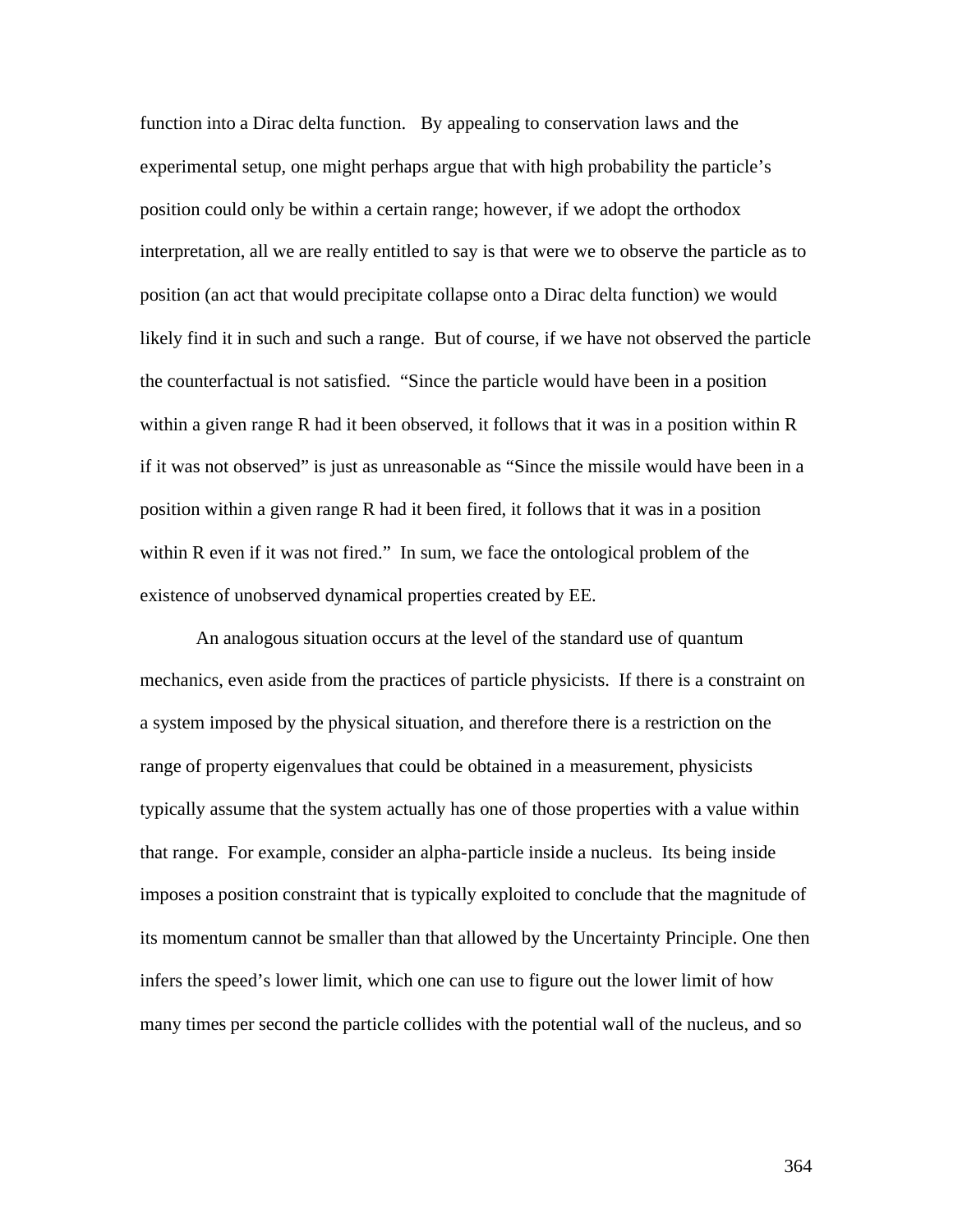on. In short, run of the mill quantum mechanics is often done in a quasi-property realist way even in textbooks that programmatically adopt the orthodox interpretation and EE.

# **15.9 Holism and Entanglement**

 $\overline{a}$ 

Broadly speaking, holism is the view that the whole is more than the sum of its parts or that it is even ontologically prior to them. Philosophers have traditionally distinguished an analytic whole (*totum analyticum*) from a synthetic whole (*totum syntheticum*). In an analytic whole, the totality is prior to its parts. For example, Newton probably held that the whole of space is prior to its parts because no part of space can be separated from the whole, for doing so would be taking it out of itself, a patent absurdity in his view. Space is not an aggregate of prior parts, and the same is true of time.<sup>15</sup> In a synthetic whole, by contrast, the totality is posterior to its parts. It is this type of totality that we consider here. One must distinguish two cases. In the simplest and paradigmatic case, the parts have ontological priority and exist contemporaneously to their whole. For example, the cogwheels not only existed before the clock but also continue to exist as the clock exists. Alternatively, the parts existed before the whole, but cease to exist as soon

 $15$  For the philosophical handling of this, see Clarke's third letter to Leibniz, section 3, his fourth letter, sections 11-12 in Alexander, H. G., (ed.) (1984). However, space and time have a peculiar status in Newton's system because they are divine attributes, and consequently much of what he says about them is colored by theological concerns related to divine simplicity. Since for Newton space and time are *not* part of nature but the framework within which nature is set, it remains true that Newtonian physics is reductionist. More specifically, the physical state and properties of a system are reducible to those of its parts.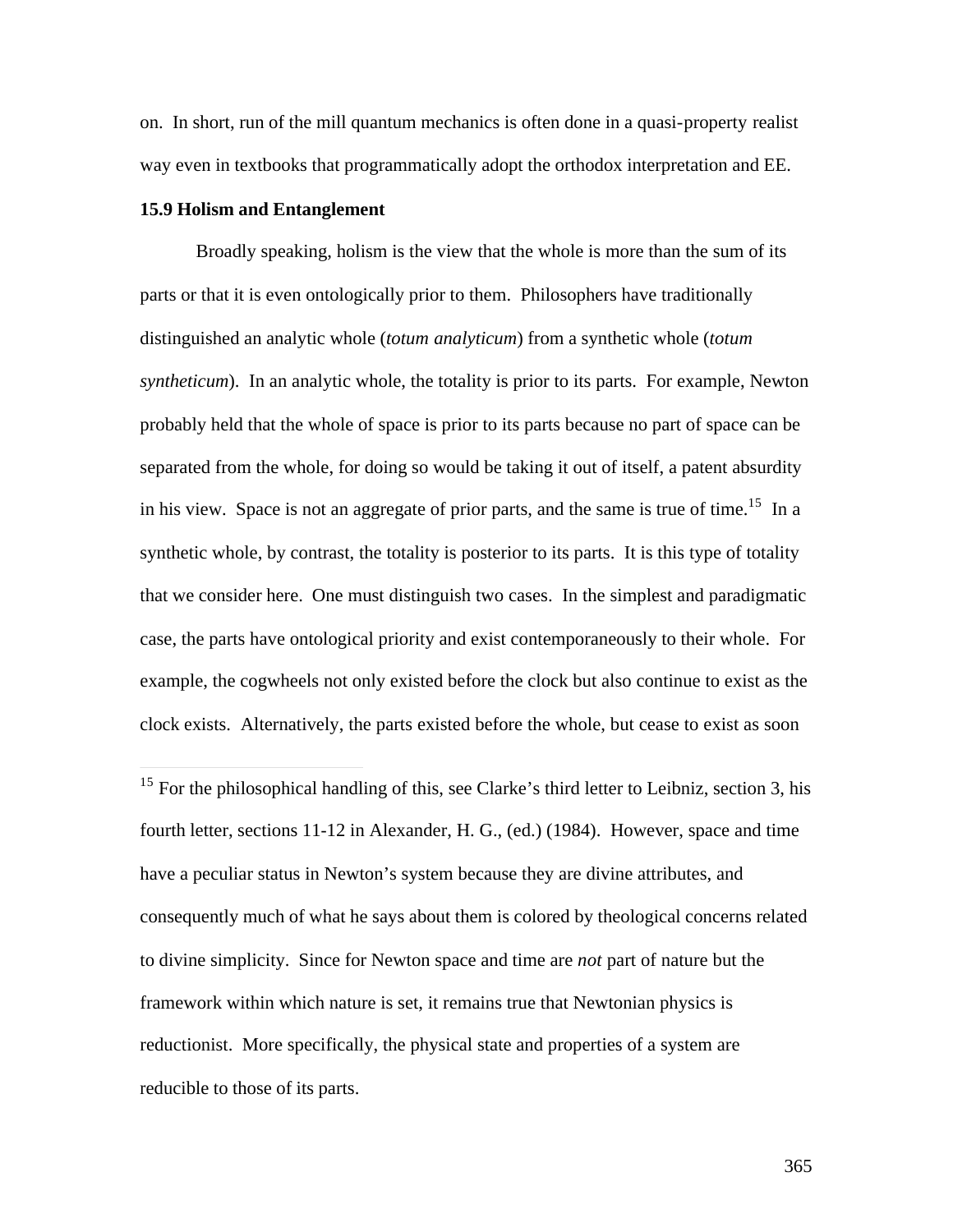as the whole comes into being: they fuse, as it were, losing their individual existence as long as the whole remains. For example, chemical compounds (an acid and a base, say) vanish, resulting in a new compound  $(a \text{ salt})$ .<sup>16</sup>

The counterpart of holism is reductionism, roughly the view that the whole is nothing but the sum of its parts. Let us start by considering a synthetic whole whose parts exist as independent beings contemporaneously with the whole. Suppose we decide to study a mechanical clock. We might start by investigating it as a whole, determining its shape, weight, discovering that it has parts, that the pointers move regularly and that therefore it is a useful device to keep time. If we stopped at that, we would not be diligent. For, a proper study of the clock requires that we determine the nature, motions and spatio-temporal positions of its part*s* (spring, cogwheels) and how the behavior of the clock as a whole arises from theirs. Upon consideration of what we have done and of our general knowledge about clocks, we may come to the following two conclusions, among others. First, the physical state of the whole is reducible to those of its properly configured parts. We may call this fact "state reductionism." At the theoretical level, state reductionism is reflected by the fact that the state equation of the clock is obtainable from those of its properly configured parts. Second, the properties of the whole are reducible to those of its properly configured parts. We may call this fact "property reductionism." For example, the capacity of the clock to keep time is reducible to the mechanical properties of properly configured springs, cogwheels, and so on; more trivially, the mass of the clock is the sum of the masses of its parts.

 $\overline{a}$ 

<sup>&</sup>lt;sup>16</sup> For some recent discussion, see Kronz, F., M., and Tihen, J., T., (2002) and Humphreys, P., (1997).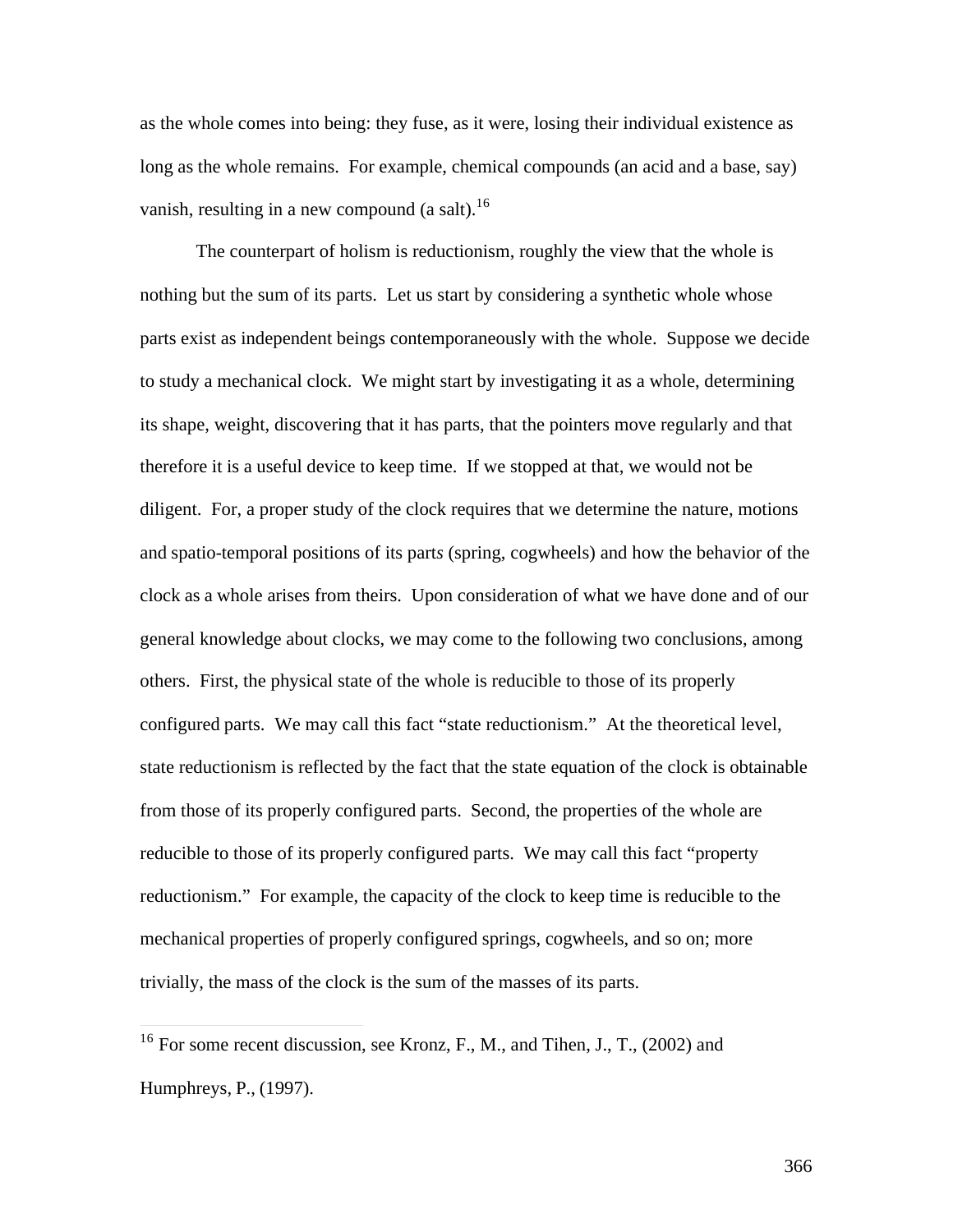Exactly defining what one means by "reducible" is difficult. In some cases (mass, for example) the whole is just the arithmetical sum of the parts; in others (velocity, for example) it is the vectorial sum of the parts; in others again (keeping the time, for example), the relation may be more complex. Fortunately, we need not be very specific, and in the present context we assume that minimally B reduces to A only if A uniquely determines B. In other words, that the states (properties) of the properly disposed parts uniquely determine the state (properties) of the whole is a necessary condition for reduction. In what follows, we shall consider whether state and property reductionism obtain in quantum mechanics under the orthodox interpretation.

If a complex system S has a factorizable state (that is, if the component systems have not interacted with each other), then the physical states of subsystems 1 and 2 completely determine that of S, which is simply  $|\Psi_s\rangle = |\Psi_1\rangle \otimes |\Psi_2\rangle$ . However, if entanglement occurs, things change dramatically. Consider the entangled state of particles 1 and 2 with state

$$
|\Psi\rangle = \alpha |e_1 d_2\rangle + \beta |e_2 d_1\rangle. \tag{15.9.1}
$$

Here reductionism seems to fail for the simple reason that in standard quantum mechanics neither 1 nor 2 have independent physical states. This is reflected at the theoretical level by the fact that neither 1 nor 2 have a state vector; only the compound does. Consequently, for the standard interpretation, according to which quantum states are unqualifiedly represented by state vectors, this is the end of the story; state reductionism must fail because there are no states to which the whole state can be reduced to.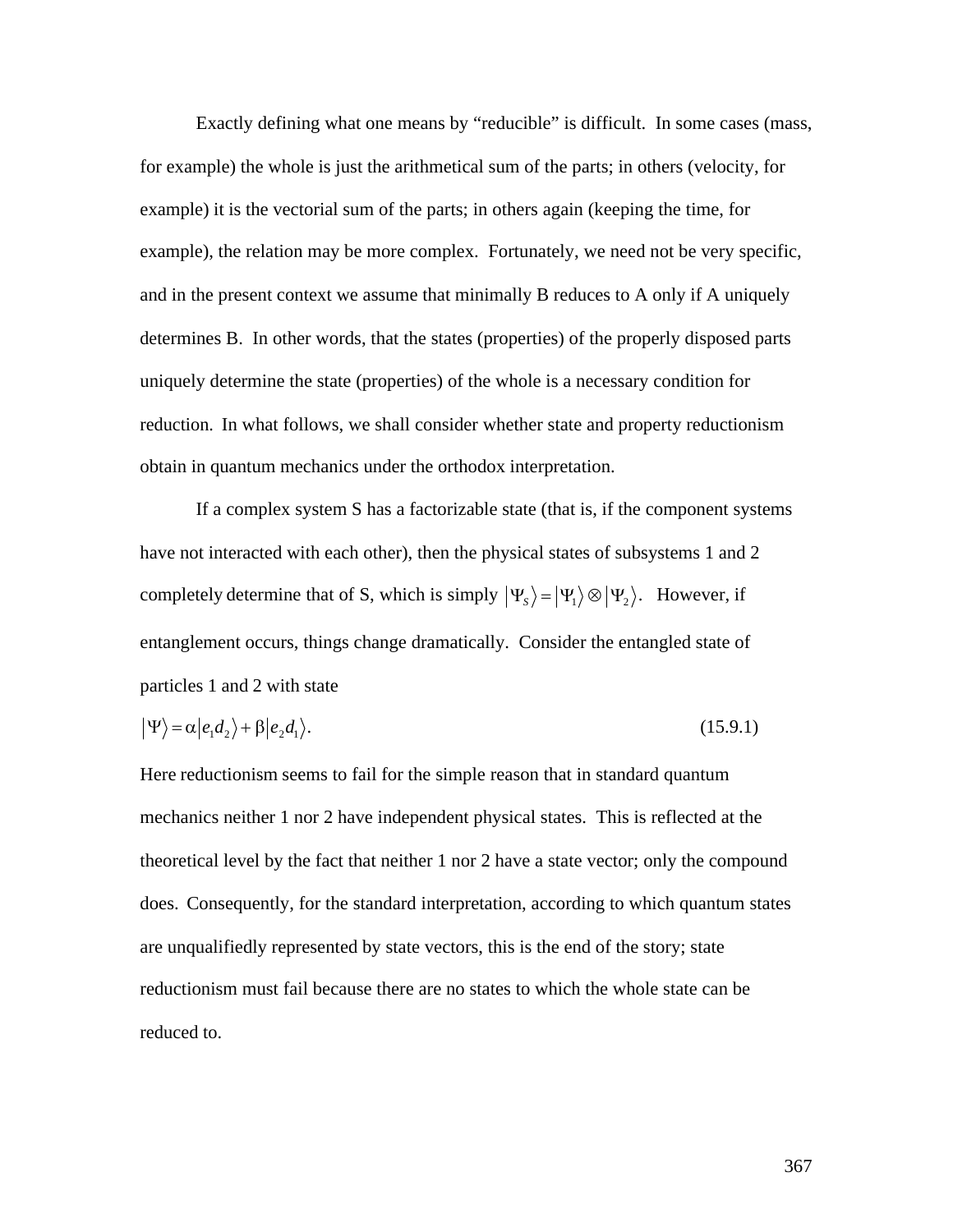Perhaps, however, one might modify the orthodox story by allowing states to be described, albeit not completely, by density operators, and use reduced density operators as representing the states of 1 and 2. Then, one could try to claim that the state vector of the compound is uniquely determined by the density operators of the parts. However, this does not work. As we know, the reduced density operator for particle 1 is

$$
\rho_1 = \alpha \alpha^* |e_1\rangle\langle e_1| + \beta \beta^* |e_2\rangle\langle e_2| \tag{15.9.2}
$$

and that for particle 2 is

$$
\rho_2 = \alpha \alpha^* |d_1\rangle\langle d_1| + \beta \beta^* |d_2\rangle\langle d_2|.
$$
\n(15.9.3)

Consider now a system in state

$$
\left|\Psi'\right\rangle = \alpha \left|e_1 d_1\right\rangle - \beta \left|e_2 d_2\right\rangle. \tag{15.9.4}
$$

If  $\alpha = \beta = 1/\sqrt{2}$ ,  $|\Psi\rangle$  and  $|\Psi'\rangle$  produce the same reduced density operators for particles 1 and 2. Consequently,  $\rho_1$  and  $\rho_2$  fail uniquely to determine  $|\Psi\rangle$  or  $|\Psi'\rangle$ , different states the density operator of the compound. Therefore, even the acceptance of separability, if predicting different measurement returns. Nor are they sufficient uniquely to determine fleshed out in term of density operators, fails to produce state reductionism.

Perhaps, however, reduced density operators convey too little information, and one might bypass the fact that neither 1 nor 2 have a state vector by making do with Everett's notion of relative state. Since in (15.9.1)  $|e_1\rangle$  appears only once, we might say  $\mathbf{H}^{\text{eff}}$ that 1 has state  $|e_1\rangle$  relative to 2 having state  $|d_2\rangle$ , and so on. All we need in order to is that we must accept that the state of each part makes an unavoidable reference to those obtain the state vector of the compound is the expansion coefficients. The price, however, of the other parts. Obviously, this does not apply to paradigmatic cases of reduction such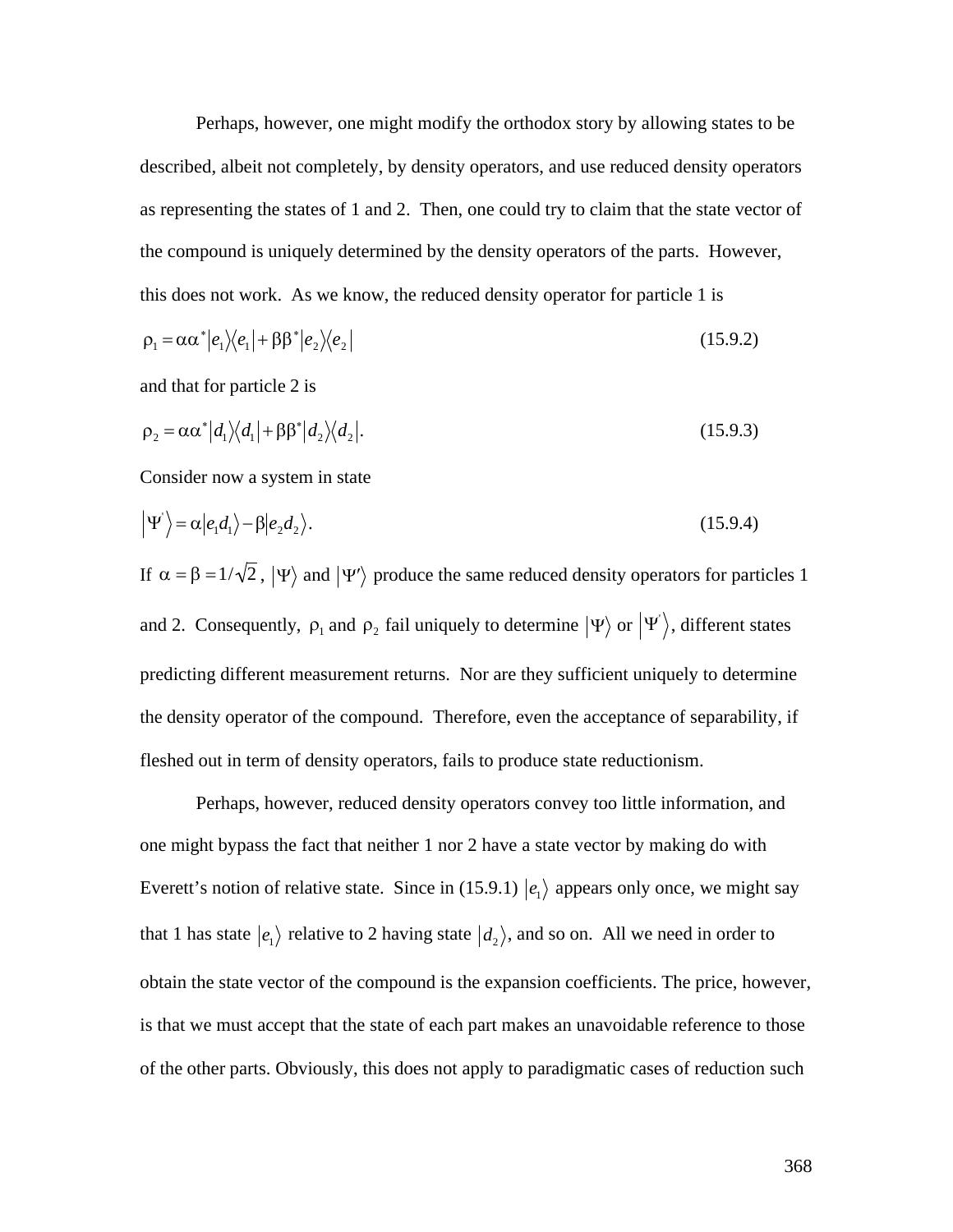as the clock's. To be sure, the state of the clock depends not only on the state of its parts but also on their spatio-temporal configuration. However, the state of each part makes no reference to that of any other part: it is an intrinsic feature of the part, one might say. By contrast, in the quantum case the state vector of 1 makes essential reference to that of 2, as the former is defined relative to the latter. Still, from the fact that the state of a part must make reference to that of another part it does not follow that it must make reference to the state of the whole: saying that that 1 has state  $|e_1\rangle$  relative to 2 having state  $|d_2\rangle$  $\mathcal{L} = \mathcal{L} \mathcal{L} = \mathcal{L} \mathcal{L} = \mathcal{L} \mathcal{L}$ does not involve a direct appeal to  $|\Psi_s\rangle$ . Nor does the specification of all the relative suspect that  $|\Psi_s\rangle$  has been surreptitiously introduced), as we need to have the expansion states trivially provide us with the state vector of the compound (in which case one might depends on how broad a notion of part and physical state one is prepared to accept. coefficients. Whether this is compatible with *bona fide* state reductionism is unclear, as it

In the orthodox interpretation, the discussion of property reductionism is complicated not only by EE but also by the fact that entangled components lack a state vector, and therefore have no individual dynamical properties. For example, in the singlet state the two particles have no individual spin. A further problem is that no-go theorems like KS prevent indiscriminate property ascription to systems and their parts. However, one can bypass the difficulty by abandoning the orthodox story and adopting, for example, a rather close relative, the consistent history interpretation. Then, as the discussion leading to (12.9.3) shows, one can attribute opposite spins to the two EPRB particles, define the total spin of the system S as their sum according to the law of conservation of angular momentum, and obtain the correct result of zero. In short, some properties are in fact reducible. However, in other cases reducibility fails. For example,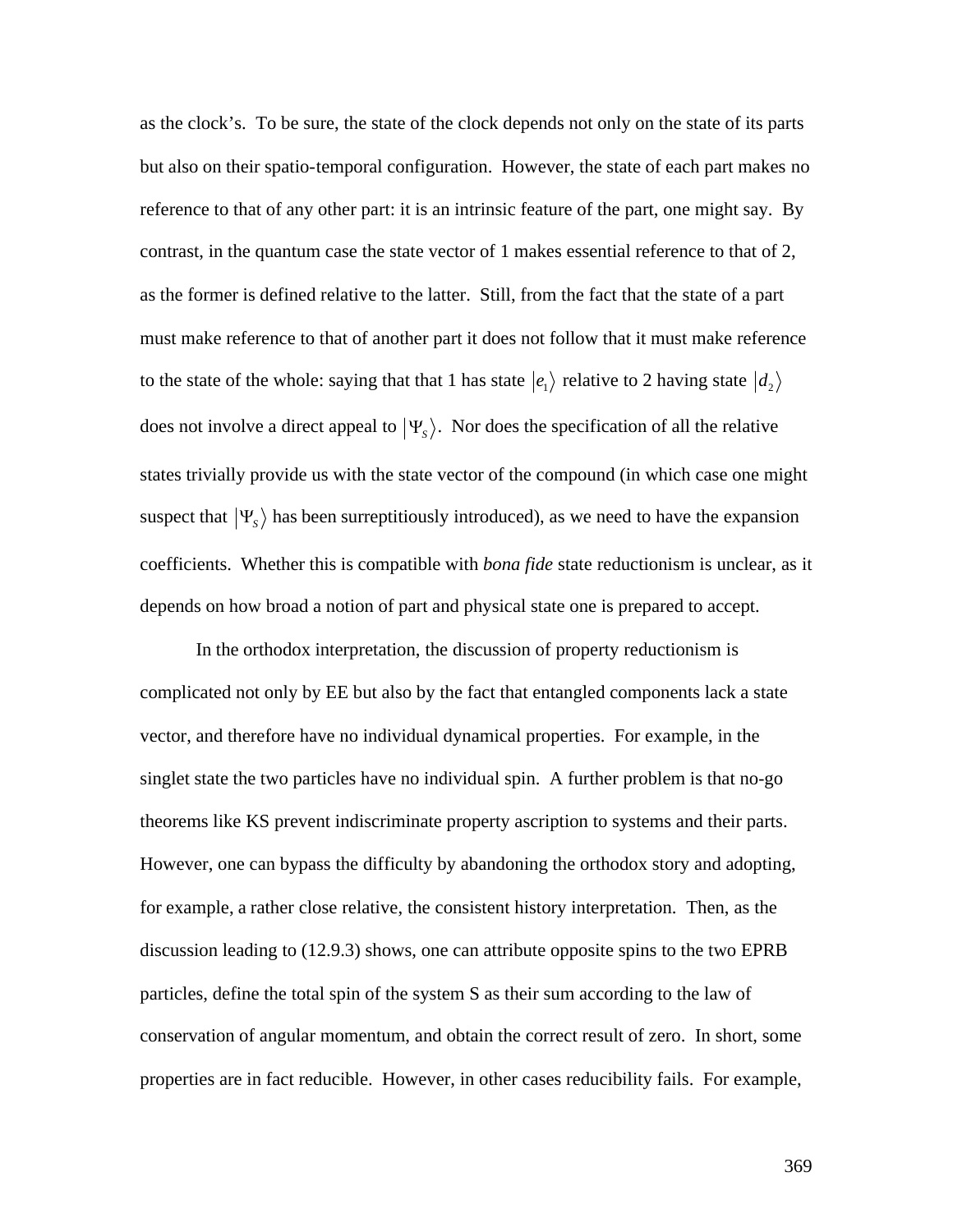by appealing to reduced density operators, we could say that particle 1 has the property associated with the Hermitian operator  $\rho_1$  and particle 2 that associated with  $\rho_2$ . But as associated properties do not determine that associated with the density operator of S.  $\rho_1$  and  $\rho_2$  fail to determine the density operator of S (the whole), their respective

One can look at entanglement differently and argue that although S is a synthetic whole because it results from the interaction of particles 1 and 2, when the two particles become entangled, they lose their separate existence (they fuse, as it were), and produce a new thing, the entangled system S. That this loss of separate existence persists even when the particles are spatially separated goes against the principle of separability, but this may not bother an orthodox theorist. Hence, one may continue, it is no surprise that 1 and 2 have no quantum state, and therefore no state vector, of their own. The two particles acquire their separate existence again only when the entanglement is destroyed. $17$ 

 $\overline{a}$ 

 $17$  Bohm has made much of the non-locality of the quantum potential. If one understands the quantum potential as carrying information about the whole, then each part, insofar as it is affected by the quantum potential, contains within itself information about the whole system and, by extension, the whole universe. Bohm has expressed this idea by saying that there is an *implicate order* in which every part of reality enfolds every other part. He has developed this idea into a rather unclear metaphysical structure. In his view, as the implicate order reveals the dependence of everything on everything else, and in general that of the parts on the whole, so the explicate order reveals the existence of parts that are relatively stable and appear independent of the rest. This is the world of our experience. However, this independence is always limited in that things are aspects, manifestations,